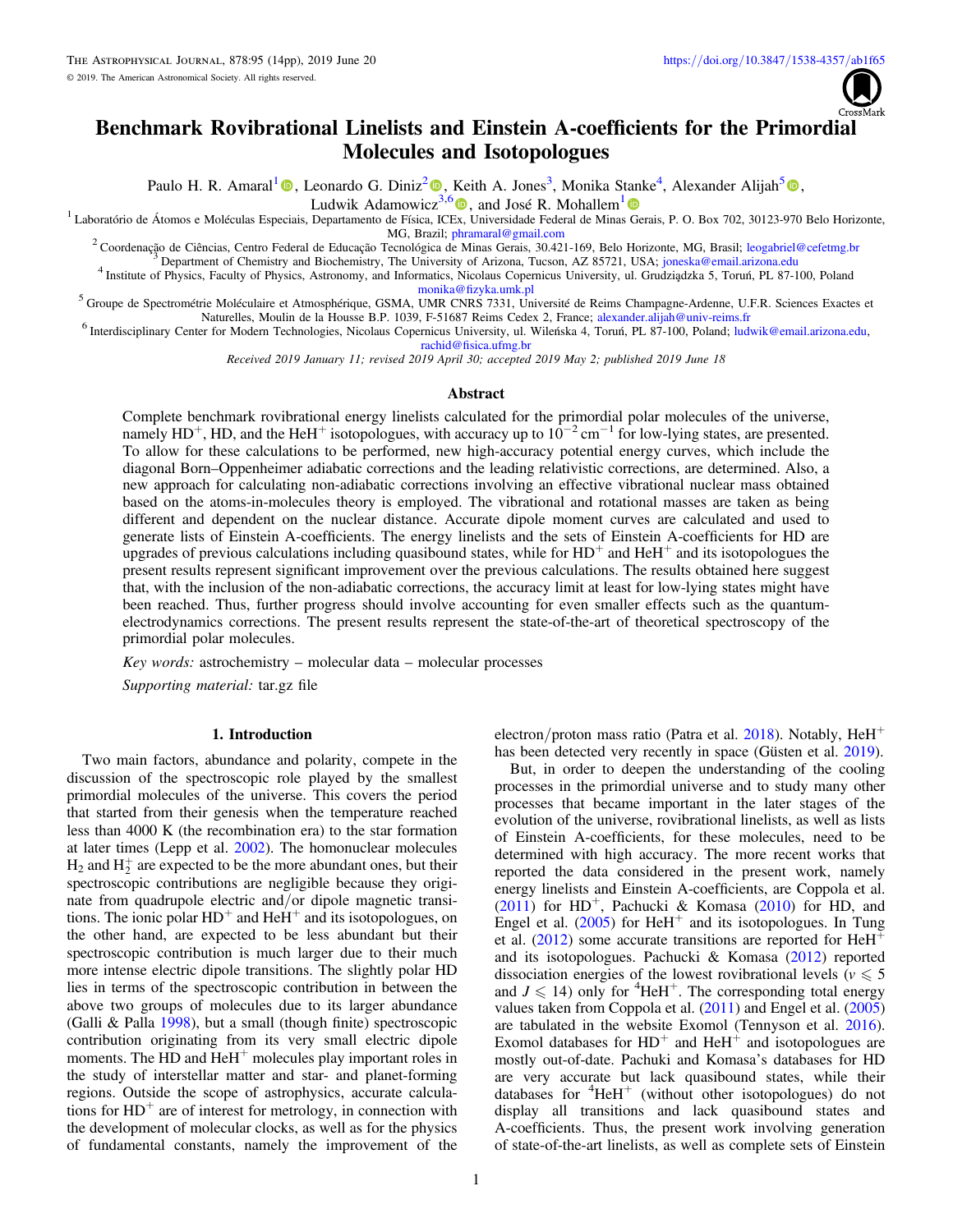<span id="page-1-0"></span>A-coefficients for the key primordial systems, is very much in order.

Only a few groups have capabilities today to produce very accurate potential energy curves (PECs) for the electronic ground states of the molecules considered in the present work that include relativistic and diagonal Born–Oppenheimer (DBOC) corrections. In order to achieve an accuracy of at least  $10^{-1}$  cm<sup>-1</sup>, the inclusion of non-adiabatic corrections to the energy levels is imperative.

Non-adiabatic corrections are more difficult to obtain from ab initio calculations. One way to include these corrections is by using effective masses of the nuclei in determining rovibrational transitions. The effective masses simulate the electron dragging by the nuclei when the molecule is vibrating and/or rotating (Kutzelnigg [2007](#page-13-0); Mohallem et al. [2011](#page-13-0)). The simple use of constant nuclear masses for the rotation calculations and atomic (or dissociation) masses for the vibration calculations already significantly improves the results. However, to reach the  $10^{-1}$  cm<sup>-1</sup> accuracy in the calculations of the energy levels more sophisticated effectivemass models need to be employed. In these models, the effective vibrational and rotational masses need to depend on the inter-nuclear distance (i.e., the masses should be R-dependent).

In one of our previous papers (Diniz et al. [2018](#page-13-0)), the most accurate linelists and radiative cooling functions for the LiH isotopologues were calculated. In the calculations very accurate PEC and dipole moment curves (DMC) reported before (Diniz et al. [2016](#page-13-0)) were employed. The non-adiabatic corrections were obtained with the use of a constant reduced nuclear mass for rotations and a R-dependent mass taken from Diniz et al. ([2015](#page-12-0); obtained in valence-bond calculations) for vibrations.

In the present work, further progress in calculating PECs (Jones et al. [2016a](#page-13-0)), as well as a new procedure for calculating non-adiabatic corrections, are reported. The approach is used in state-of-the-art rovibrational calculations for the target molecules. The progress in the PEC calculations includes implementation of improved procedures for calculating the leading relativistic corrections. The progress in calculating the nonadiabatic effects includes implementation of a procedure based the atoms-in-molecules (AIM) core-valence partition of the electronic density (Amaral & Mohallem [2017](#page-12-0)). The partition allows for the determination of the fractions of the electron density that needs to be added to the nuclear masses to produce the effective vibrational reduced masses. Both implementations have allowed us to achieve the  $10^{-1}$  cm<sup>-1</sup> accuracy in the transition energy calculations.

The present paper is organized as follows. Section 2 contains a brief discussion of the basic spectroscopy equations for calculating the rovibrational energy levels and A-coefficients. Section 3 describes the methodology used to calculate the PECs and DMCs. In Section [4](#page-2-0) the AIM approach for calculating effective nuclear masses is discussed. In Section [5](#page-4-0) the results for which comparison with available experimental and theoretical data is possible are presented. The complete set of the data calculated in this work are presented in the tar.gz package in the [Appendix](#page-11-0). The paper is concluded with a general discussion and a summary.

## 2. Basic Equations

For an electronic state well separate from other states (the socalled one-state approximation), Schrödinger's radial equation for a diatomic molecule is (Bunker & Moss [1977](#page-12-0)):

$$
\left[ -\frac{1}{2\mu_{\rm vib}} \frac{d^2}{dR^2} + E_e(R) + \frac{J(J+1)}{2\mu_{\rm rot}R^2} - E_{\nu J} \right] \chi_{\nu J}(R) = 0, \tag{1}
$$

where  $\mu_{\text{vib}}$  and  $\mu_{\text{rot}}$  are the vibrational and rotational reduced masses, respectively,  $E_e(R)$  is the PEC, and  $E_{vJ}$  and  $\chi_{vJ}$  are the eigenvalues and rovibrational wavefunctions of the quantum state characterized by the vibrational and rotational quantum numbers  $\nu$  and  $J$ . In the electronic calculations, in which the PEC is obtained, the nuclei are considered to have infinite masses (the Born–Oppenheimer (BO) approximation). To solve the above radial equation, Equation (1), the masses  $\mu_{\text{vib}}$ and  $\mu_{\text{rot}}$  are usually assumed to be the same and equal to the reduced mass of the nuclei. This assumption is not used in the present work because, as shown later in this work, the R-dependence of the masses is found to be crucial to improve the calculation accuracy. In highly accurate calculations, diagonal Born–Oppenheimer and relativistic corrections are typically added to the BO PEC before solving Equation (1). Once this equation is solved and a set of rovibrational wavefunctions and the corresponding energies is obtained, the Einstein A-coefficients (or dipole transition probabilities) are calculated using the DMC,  $d(R)$ , as

$$
A_{v'J'v''J''} = \left(\frac{16\pi^3}{3\epsilon_0 h}\right) \frac{S(J', J'')}{2J' + 1} \nu^3 \left| \langle \chi_{v'J'} | d(R) | \chi_{v''J''} \rangle \right|^2, \quad (2)
$$

where  $S(J', J'')$  are the Hönl–London rotational intensity factors,  $\epsilon_0$  is the permittivity of vacuum, h is the Plank constant, and  $\nu$  is the transition frequency. Here, the symbols  $(\nu', J')$  and  $(v'', J'')$  denote, respectively, the upper and lower rovibrational states between which a spontaneous transition occurs. For further details of the theoretical procedure the reader is referred to Diniz et al. ([2016](#page-13-0)).

## 3. Potential Energy and DMCs

The present-day experimental high-resolution spectroscopy of small molecules has an accuracy of less than  $10^{-2}$  cm<sup>-1</sup> (see, for example, Sprecher et al. [2010](#page-13-0)). Reaching similar accuracy in theoretical calculations is a serious challenge for theoreticians. The starting point for rovibrational calculations are usually highly accurate PECs obtained within the Born– Oppenheimer approximation. At this level, the accuracy of state-of-the-art curves is better that  $0.002 \text{ cm}^{-1}$  for each BO point (Tung et al. [2012](#page-13-0)), which results, without further corrections, in an accuracy of at most tenths of cm−<sup>1</sup> for the rovibrational energy levels. The adiabatic correction (DBOC) amounts to about  $10^2$  cm<sup>-1</sup> and contributes within  $10^{0}$ – $10^{1}$  cm<sup>-1</sup> to the energy levels. Thus they must be included in the PECs. As demonstrated by Tung et al. ([2012](#page-13-0)), these terms can be presently evaluated with an accuracy better than  $0.0005$  cm<sup>-1</sup>. The leading relativistic corrections for two electron systems (Kediziera et al. [2006](#page-13-0)) are about one order of magnitude smaller than the adiabatic correction, but when summed with the leading quantum-electrodynamics (QED) corrections they become more relevant with increasing vibrational quantum number  $v$ . The remaining differences between the calculated and the experimental levels are mainly due to non-adiabatic corrections.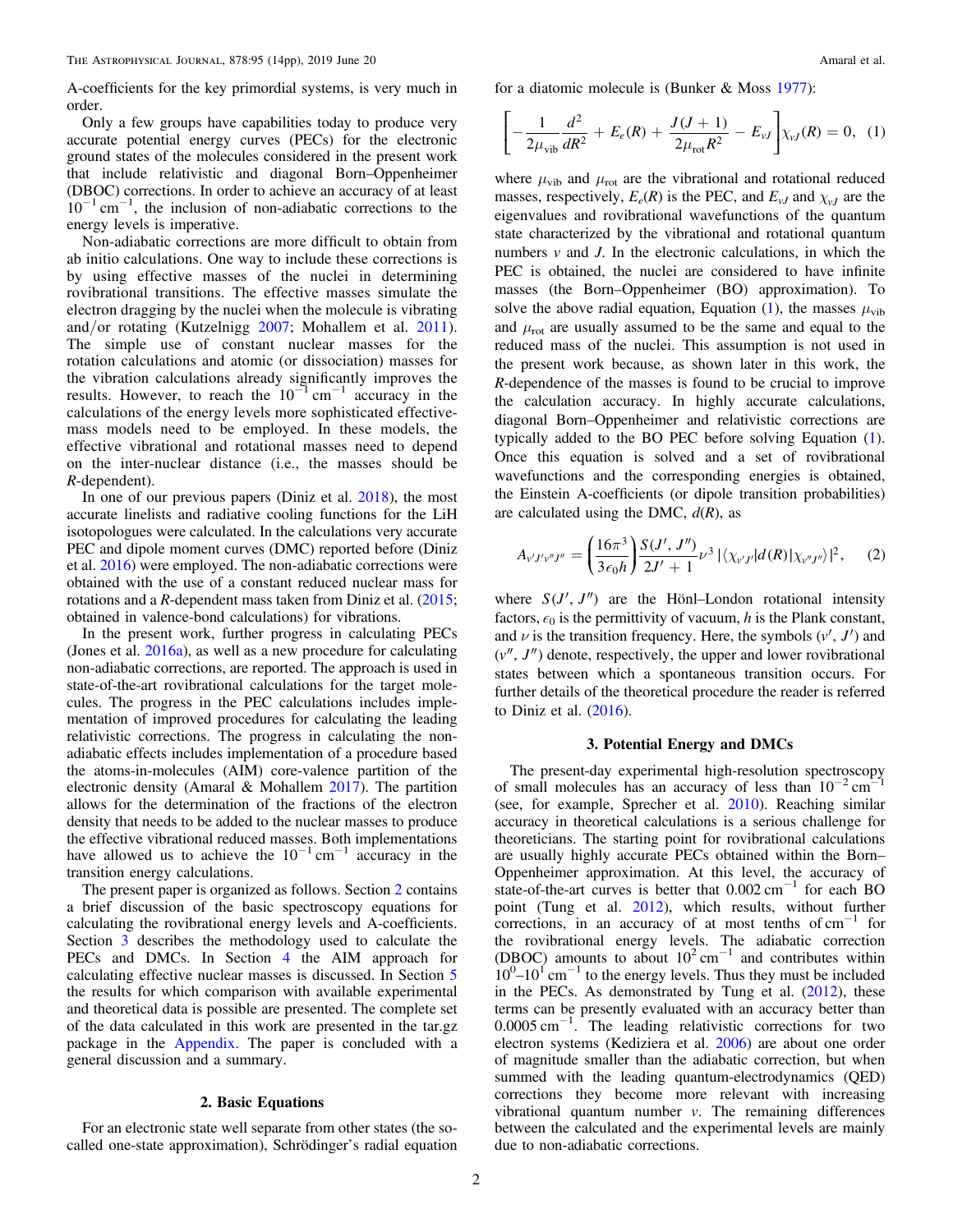<span id="page-2-0"></span>The calculations performed in the present work are based on the new high accurate PECs presented in the tar.gz package [Appendix](#page-11-0). They were constructed by the variational minimization of the expectation value of the BO electronic Hamiltonian for each point of the PEC, as done in Tung et al. ([2012](#page-13-0)). The electronic wavefunctions are expanded on a basis of explicitly correlated Gaussian functions (ECGs) with shifted centers. The functional form of the basis functions can be seen in Equation (2) in Pavanello et al. ([2008](#page-13-0)). The optimization of the nonlinear parameters of the ECGs is carried out in a cyclic process as described in Jones et al. ([2016b](#page-13-0)). This cyclic optimization of individual functions was shown to be effective for an allparticle ECG basis in non-Born–Oppenheimer calculations of diatomic molecules (Jones et al. [2016b](#page-13-0)), and proved effective in this work as well. The analytic expression of the gradient of the energy with respect to the nonlinear ECG parameters is employed to speed up the optimization (Pavanello et al. [2008](#page-13-0)). In the process of growing the basis set new functions are added to the basis as described in Jones et al. ([2016a](#page-13-0)). This addition involves identifying a subset of the functions that have the greatest energy contribution. Next, these functions, called candidate functions, have their nonlinear parameters perturbed slightly, followed by optimization of their nonlinear parameters. After checking the optimized functions for linear dependence with themselves and with the functions already included in the basis set and eliminating the functions that cause the linear dependence, the new most contributing optimized candidate functions are included in the basis set.

In order to construct a PEC, a single point on the curve is first optimized. Usually this point corresponds to the equilibrium inter-nuclear distance. A new point in proximity to the optimized point is then selected and a procedure based on the Gaussian product theorem is used to shift the centers of the ECGs optimized for the first PEC point to the new point (Cencek & Kutzelnigg [1997](#page-12-0)). The nonlinear parameters of the ECGs of the new point are then re-optimized in the way previously mentioned. After the optimization of the ECG basis set is completed and the corresponding electronic energy and the wavefunction is calculated, the next PEC point is selected and its ECG basis set is generated and optimized. This is again followed by the energy and wavefunction calculations. The procedure continues until the whole PEC is calculated. The density of the points along the PEC is uneven—more dense in the range where PEC changes more and less dense for more linearly behaving parts of the PEC.

The calculations of the DBOCs for the various isotopologues are carried out as described in Tung et al.  $(2012)$  $(2012)$  $(2012)$  and Cencek & Kutzelnigg ([1997](#page-12-0)). As pointed out, the accuracy of the calculations is about  $0.0005$  cm<sup>-1</sup>. The DBOCs are added to the PEC to generate PECs for different isotopologues.

The main improvement in the PECs in this work comes from including the leading relativistic corrections calculated with the newly derived algorithms involving expectation values of the operators representing the corrections in the electronic relativistic Breit-Pauli Hamiltonian (Bethe & Salpeter [1977](#page-12-0)). The relativistic corrections to the electronic energy include mass–velocity, one- and two-electron Darwin, orbit–orbit, and spin–spin corrections. The expectation values are calculated using the ECGs optimized for each PEC point. The details of the derivation and implementation of the algorithms are outlined in Stanke et al. ([2016a,](#page-13-0) [2016b](#page-13-0)).

The  $HeH<sup>+</sup>$  DMC needed for the evaluation of the Einstein A-coefficients are generated in the same calculations where the energies and wavefunctions for the PEC points are determined. The DMC is the same for  ${}^{4}$ HeH<sup>+</sup> and its isotopologues. Details on the procedure followed here can be found in Diniz et al. ([2016](#page-13-0)).

Computations of the isotopic dipole moments of  $HD^+$  and HD demand special treatment. The DMC for  $HD^+$  is also obtained here, by moving the center of coordinates to the center of mass of the nuclei. On the other hand, the DMC for the neutral HD is not performed here. Instead, it is taken from Pachucki & Komasa ([2008](#page-13-0)), and is the same DMC used by Coppola et al. ([2011](#page-12-0)). The new PECs and DMCs obtained for the particular grids of  $R$  used for the considered systems, are shown in the tar.gz package.

### 4. Non-adiabatic Effects on the Energy Levels

Along with the high accuracy of the PEC calculations, accounting for the non-adiabatic effects is crucial to improve the energy linelists. In cases of well-isolated ground electronic states weakly coupled to excited states, non-adiabatic corrections to the vibrational energy levels have their origin in the dragging of some fraction of the electron density by the nuclei when they rotate and vibrate (this effect contributes to the inaccuracy of the adiabatic model). Considering the physical nature of the non-adiabatic effect, it has been accounted for with increasing accuracy by taking the difference between the rovibrational energies calculated with nuclear masses and those obtained with empirical effective masses (Kutzelnigg [2007](#page-13-0); Mohallem et al. [2011;](#page-13-0) Diniz et al. [2012](#page-12-0)) (the calculations with different masses are performed with the nuclear equation, Equation ([1](#page-1-0))). However, the empirical mass models introduced so far have been unable to account for the whole non-adiabatic effect.

In our recent paper, using the AIM theory developed within the iterative stockholder framework of Hirshfeld ([1977](#page-13-0)) (SAIM), a core-valence electron separation (CVSAIM) model was introduced (Amaral & Mohallem [2017](#page-12-0)). The CVSAIM core electron densities are considered as moving along with the corresponding nuclei as these nuclei vibrate and rotate. These densities are R-dependent and should be added to the nuclear masses to determine the effective nuclear masses. These effective masses are to be used in the rovibrational nuclear equation to account for the non-adiabatic effects in the calculations of the rovibrational energy levels. As shown in Amaral & Mohallem ([2017](#page-12-0)), this accounting for the nonadiabatic effects is so far the most accurate for the systems studied in that work. In the procedure there is no need to use any empirical scaling of the correction curves, such as, for example, the scaling used in Diniz et al. ([2012](#page-12-0)).

The CVSAIM method for attributing effective masses to the nuclei can be outlined as follows. In the first step of the approach the one-electron density of the system,  $\rho_{\text{mol}}(r)$ , is calculated for all PEC points. In the next step the CVSAIM density partition is performed for the density at each of the PEC points. The CVSAIM method is based on the AIM concept and the SAIM scheme introduce by Hirshfeld ([1977](#page-13-0)). For example, let us take a diatomic molecule, AB, and let  $\rho_A^0$  and  $\rho_B^0$  be the densities of the isolated atoms. Let us call the sum of the two atomic densities,  $\rho_{\text{mol}}^0 = \rho_A^0 + \rho_B^0$ , the promolecule density. Then, in the first-order approximation, the density of SAIM  $\AA$ ,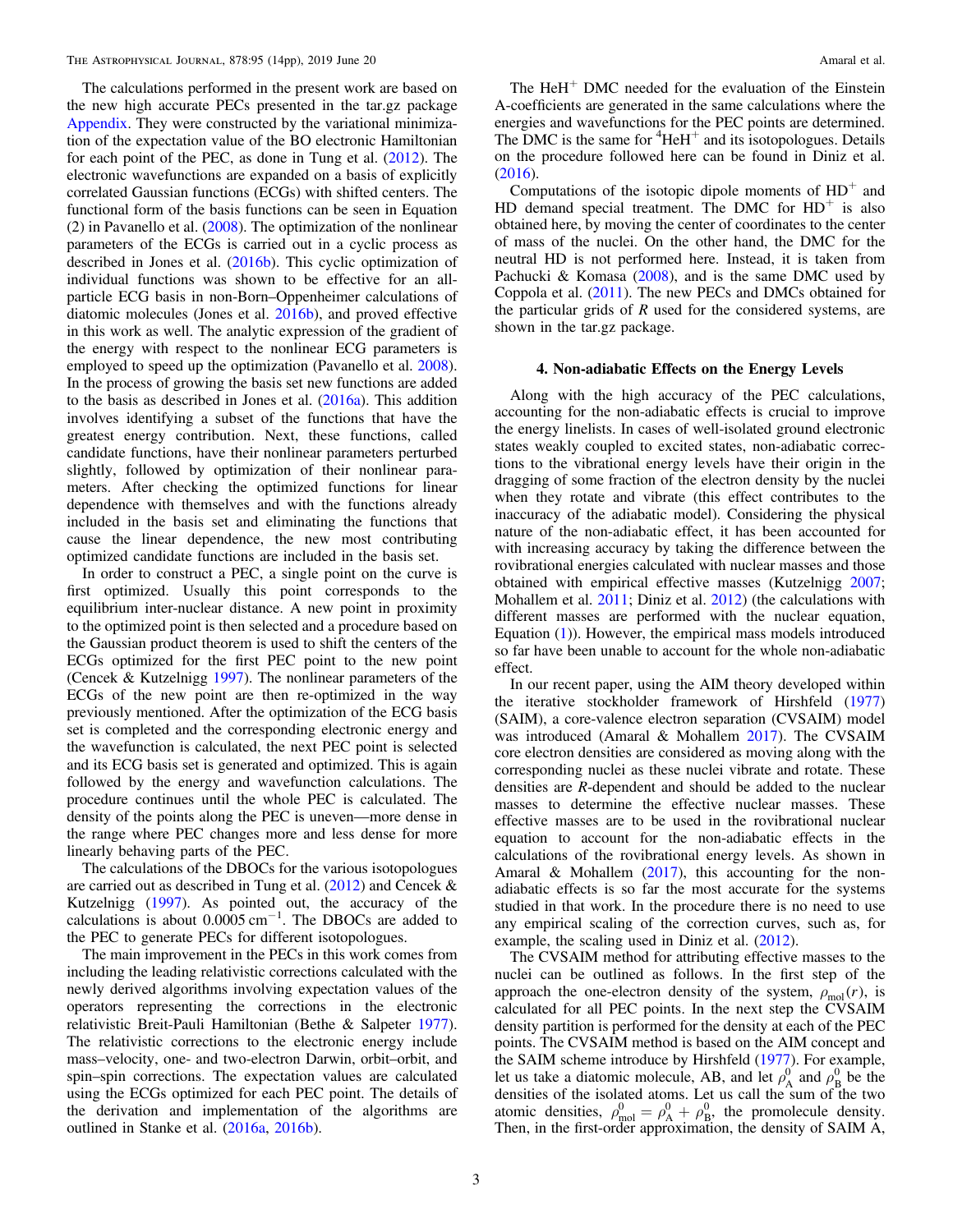<span id="page-3-0"></span> $\rho_{\rm A}^{\rm l}$ , is determined as

$$
\rho_{\mathbf{A}}^{\mathbf{l}} = \frac{\rho_{\mathbf{A}}^0}{\rho_{\text{mol}}^0} \rho_{\text{mol}},
$$
\n(3)

with an analogous definition for  $\rho_B^l$ . The same procedure is followed for the *n*th-order approximation, namely,

$$
\rho_{\mathbf{A}}^{n} = \frac{\rho_{\mathbf{A}}^{n-1}}{\rho_{\text{mol}}^{n-1}} \rho_{\text{mol}}.
$$
\n(4)

The iterative procedure called ISA (iterated stockholder atoms, Lillestonen & Wheatley [2008](#page-13-0)), which is explained in Amaral  $\&$ Mohallem ([2017](#page-12-0)), allows determination of the SAIM densities of atoms A and B,  $\rho_A$  and  $\rho_B$ . The sum of these densities is the molecular density

$$
\rho_{\text{mol}} = \rho_{\text{A}} + \rho_{\text{B}}.\tag{5}
$$

SAIM introduces the concept of imitated atoms in the molecule, while CVSAIM introduces the idea that each SAIM has two different R-dependent parts, a core part that moves along with the nucleus when it vibrates and a valence part that does not participate in this motion. For the purpose of the present application of the SAIM approach, the core fraction of the CVSAIM for each atom must be identified. With this in mind, an effective one-electron potential for each AIM is constructed from the molecular density using the following procedure.

For each atomic center, say, atomic center A, its charge,  $q(r_A)$ , is obtained by numerical integration:

$$
q(r_{\rm A}) = \int \rho_{\rm mol} d\tau,\tag{6}
$$

where the integration is performed over a sphere of volume  $\tau$  in which r varies from 0 to  $r_A$ . The effective potential,  $V_A(r_A)$ , is

$$
V_{A}(r_{A}) = -\frac{Z_{A} + q(r_{A})}{r_{A}}, \quad q(r_{A}) < 0, \tag{7}
$$

where  $Z_A$  is the charge of nucleus A, and  $r_A$  ranges from 0 to the value that is determined from the condition:  $V_A(r_A) = 0$ . The same procedure is followed for atom B.

Once the molecular density is partitioned into the CVSAIM components, the core fraction of the electron density of CVSAIM A,  $\rho_{A,c}$ , is chosen as the part of the whole SAIM density preponderantly subject to the potential  $V_A$ , that is, corresponding to the region where  $V_A$  is more attractive than  $V_B$ (Figure 4 of Amaral & Mohallem ([2017](#page-12-0)) illustrates this feature). The same procedure is followed to obtain the core fraction of the CVSAIM density of atom B,  $\rho_{B,c}$ . It should be noted that for homonuclear molecules the cores are easily identified as the non-superposed parts of the CVSAIM densities. Then, the superposing part of the densities correspond to the stationary density of the valence electrons (see Figure 1 in Amaral & Mohallem [2017](#page-12-0)).

The electronic masses to be added to the nuclear masses, in order to determine the effective nuclear masses, are obtained by numerical integration of the core part of the CVSAIM density for each atomic center. With that the effective mass of, for example, nucleus A, is:

$$
m_{A,\text{vib}}(R) = m_A + m_e \int \rho_{A,c}(r,R)d\tau, \tag{8}
$$



Figure 1. Comparison of the Einstein A-coefficients for the (18–16) band of the *R*-branch of  $HD^+$ .

where  $m_A$  is the mass of the bare nucleus A and  $m_e$  is the electron mass, with an analogous expression for  $m_{B,vib}(R)$ . Once  $m_{A,\text{vib}}(R)$  and  $m_{B,\text{vib}}(R)$  are determined for all grid points of the PEC, the effective vibrational reduced mass is calculated as

$$
\mu_{\text{vib}}(R) = \frac{m_{\text{A},\text{vib}}(R)m_{\text{B},\text{vib}}(R)}{m_{\text{A},\text{vib}}(R) + m_{\text{B},\text{vib}}(R)}.
$$
(9)

Vibrational energies that include the non-adiabatic corrections are obtained by solving the vibrational equation with the effective reduced mass of Equation (9). Either an algorithm that allows for the reduced mass to be  $R$ -dependent (Alijah  $\&$ Duxbury [1990](#page-12-0)), or an algorithm that employs a constant reduced mass can be used, provided that, in the latter case, the masses are averaged over the vibrational states as

$$
m_{A,\nu} = \int m_A(R) \chi_{\nu}(R)^2 dR, \qquad (10)
$$

as described in Mohallem et al. ([2011](#page-13-0)), where  $\chi_v(R)$  is the wavefunction for vibrational level  $\nu$ .

In order to obtain good-quality effective masses using the above-described approach, electronic densities are obtained using the GAMESS program package (Schmidt et al. [1993](#page-13-0)). The calculations are performed at the full-CI level with the cc $pV5Z$  basis set for HD and  $HD<sup>+</sup>$  and with the cc-pVQZ basis set for HeH<sup>+</sup>. The inclusion of finite nuclear mass effects (Gonçalves & Mohallem [2004](#page-13-0)) in the calculations of the electronic energies and the corresponding wavefunctions, and the subsequent calculations of the CVSAIM from the electronic density, is not needed because the densities obtained from the BO calculations are not significantly different (Mohallem et al. [2011;](#page-13-0) Diniz et al. [2012](#page-12-0)).

The use of effective rotational masses is less important in the calculations of the rovibrational levels than the use of effective vibrational masses. So far, there has not been a physically motivated model for determining effective rotational masses such as the models used for determining effective vibrational masses. As the potential in rovibrational equation depends on the quantum number  $J$ , for a fixed  $J$  a model for determining a common vibrational and rotational reduced mass can be established. Also, an empirical approach to determine such a reduced mass can, perhaps, be used. The approach chosen here involves determining an effective reduced rotational mass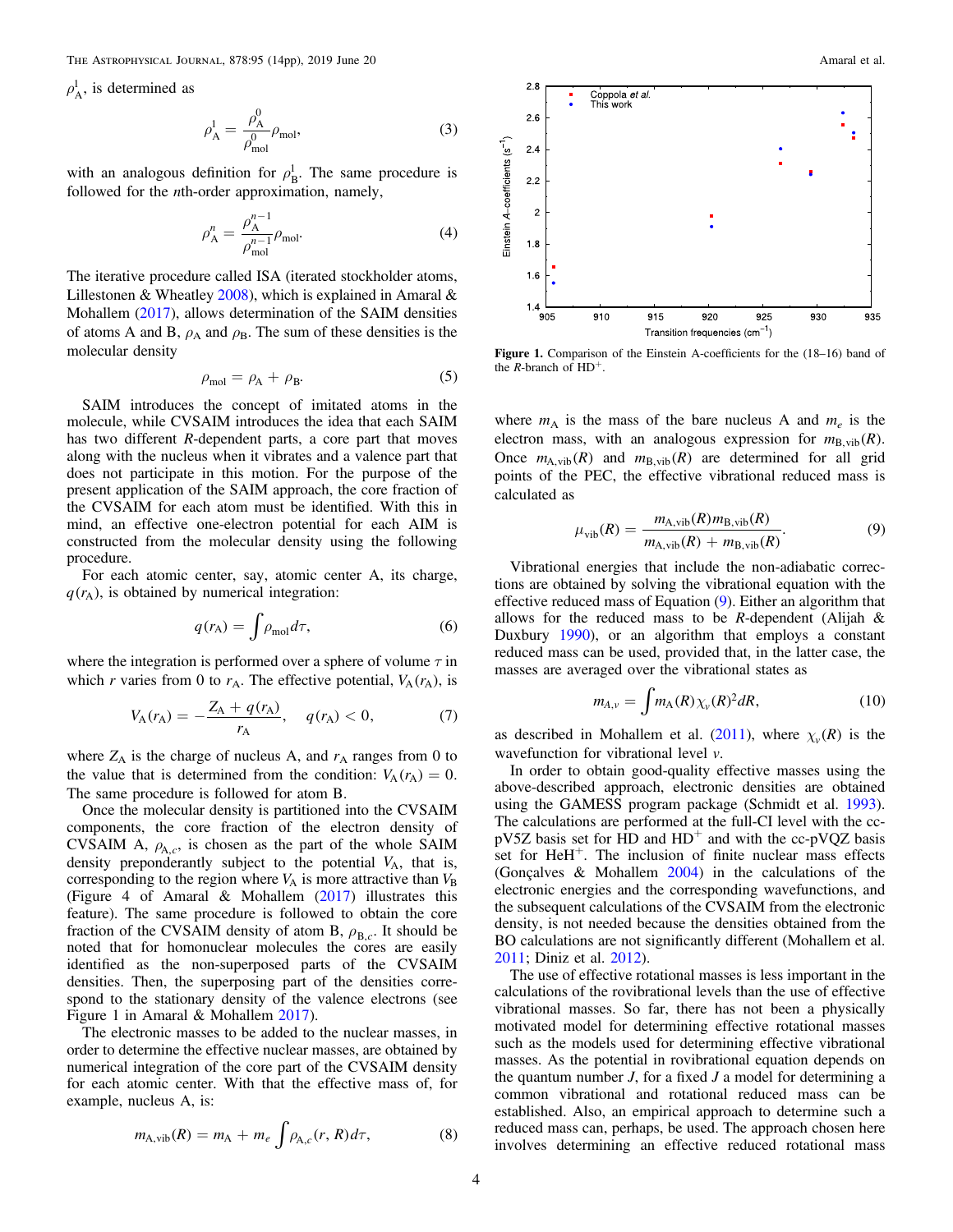<span id="page-4-0"></span>through an interpolation of R-dependent reduced mass, which at the limit of small  *can be accurately approximated using the* nuclear masses and at large  $R$  can be approximated using the atomic masses (Diniz et al. [2012](#page-12-0)). The reasoning behind such an approach is that, for low values of  $J$ , a good approximation is to use a constant rotational reduced mass equal to  $\mu_{\rm rot}(R) = m_{\rm A} m_{\rm B} / (m_{\rm A} + m_{\rm B})$ , since the length of the bond is affected little by the rotation. However, as the values of J become larger and the molecule rotates more vigorously, the bond stretches (to eventually break at dissociation) and the nuclear rotational reduced mass approaches the atomic (or dissociation) reduced mass. Thus, a parameterization of the rotational reduced mass can be considered that, near the equilibrium distance, becomes equal to the reduced mass obtained from the nuclear masses and near dissociation becomes equal to the reduced mass obtained from the atomic masses. Such a behavior of  $m_{A,rot}$  can be represented by the following formula:

$$
m_{A,\text{rot}}(R) = m_A + a[1 - [1 + e^{\alpha(R - R_T)}]^{-1}]. \tag{11}
$$

Here,  $a$  is the net number of electrons in each atomic fragment (for example,  $a = 1$  for  $H_2$ ,  $a = \frac{1}{2}$  for  $H_2^+$ ), while  $\alpha$  and  $R_T$ , the turning-point parameters of the function, are empirical parameters. They are obtained for each system using the procedure described in Diniz et al.  $(2012)$  $(2012)$  $(2012)$ . The effective, R-dependent rotational reduced mass in Equation ([1](#page-1-0)) is then obtained using Equation ([9](#page-3-0)) with the rotational masses of the nuclei determined as described above.

## 5. Transition Energies and Einstein A-coefficients

In this section, tables of the calculated transition energies for which experimental and previous theoretical data are available and tables of selected Einstein A-coefficients are presented. The complete linelists and Einstein A-coefficients data are shown in the tar.gz package. In the [Appendix](#page-11-0), extracts from the full material are presented for the  ${}^{3}\text{HeH}^{+}$ .

The rovibrational bound states are computed with the renormalized Numerov code that employs coordinate-dependent reduced masses (Alijah & Duxbury [1990](#page-12-0)). The numerical integration is performed within the  $R$  ranges and for the same  $R$ grids used in the PEC calculations. The parameters of the procedure are adjusted to achieve numerical convergence of  $10^{-14} E_h$ .

The energies of resonant (Q, quasibound) states are calculated with the LEVEL16 package (LeRoy [2017](#page-13-0)) modified to allow the use of different vibrational and rotational masses. As this code does not handle R-dependent masses, the effective vibrational and rotational masses are averaged, using Equation ([10](#page-3-0)), over the wavefunctions obtained using nuclear masses in Equation ([1](#page-1-0)).

# 5.1.  $HD^+$  and  $HD$

In the cooled primordial plasma and star environments rich in D atoms,  $HD^+$  and HD could be formed by simple chemical reactions and ionization processes mostly discussed in Lepp et al. ([2002](#page-13-0)), where their abundance at large redshifts are also discussed.

The generation of linelists for these species (polar and apolar) and their isotopologues is thus of great relevance to the study of the primordial plasma. Experimental energies for some transitions of the species can be obtained from Carrington et al. ([1983](#page-12-0))

Table 1 HD+—Comparison between Calculated Vibrational Term Values and the Quasi-exact Ones Taken from Balint-Kurti et al. ([1990](#page-12-0))

| $v \rightarrow 0$ | Quasi Exact <sup>a</sup> | Coppolab   | This Work |
|-------------------|--------------------------|------------|-----------|
| $\mathbf{1}$      | 1912.9954                | $-1.1002$  | $-0.0194$ |
| $\overline{c}$    | 3729.8563                | $-1.5577$  | $-0.0342$ |
| 3                 | 5453.4437                | $-0.7228$  | $-0.0434$ |
| $\overline{4}$    | 7086.2436                | 2.1810     | $-0.0530$ |
| 5                 | 8630.3773                | 7.7749     | $-0.0598$ |
| 6                 | 10087.6081               | 16.2648    | $-0.0602$ |
| 7                 | 11459.3429               | 27.3092    | $-0.0567$ |
| 8                 | 12746.6309               | 40.0948    | $-0.0469$ |
| 9                 | 13950.1552               | 53.5150    | $-0.0316$ |
| 10                | 15070.2225               | 66.3806    | $-0.0145$ |
| 11                | 16106.7442               | 77.5729    | 0.0117    |
| 12                | 17059.2135               | 86.1407    | 0.0360    |
| 13                | 17926.6727               | 91.3406    | 0.0656    |
| 14                | 18707.6747               | 92.6380    | 0.1124    |
| 15                | 19400.2309               | 89.6969    | 0.1655    |
| 16                | 20001.7545               | 82.3592    | 0.2218    |
| 17                | 20508.9903               | 70.6362    | 0.2841    |
| 18                | 20917.9639               | 54.7035    | 0.3717    |
| 19                | 21223.9914               | 34.9411    | 0.5376    |
| 20                | 21422.0170               | 11.7839    | 1.1761    |
| 21                | 21505.8596               | $-11.8565$ | 8.2245    |
| rms               |                          | 55.4767    | 1.8211    |
| $\mathrm{rms}^*$  |                          | 59.478     | 0.107     |

Notes. Coppola: calculated term values from Tennyson et al. ([2016](#page-13-0)). This work: term values calculated in this work. The two last columns contain the differences between calculated and quasi-exact term values. All data are in wavenumbers, cm<sup>-1</sup>. rms<sup>\*</sup> discards states with v larger or equal to 18, for which the average R approaches/exceeds the avoided-crossing region. a Balint-Kurti et al. ([1990](#page-12-0)). b Coppola et al. ([2011](#page-12-0)).

(for  $HD^+$ ) and Chuang & Zare ([1987](#page-12-0)) (for HD). On the theoretical side, while for the one-electron ion  $HD<sup>+</sup>$  quasi-exact values exist for some levels (Wolniewicz & Poll [1986](#page-13-0); Balint-Kurti et al. [1990;](#page-12-0) Korobov [2006,](#page-13-0) [2008](#page-13-0); Ishikawaa et al. [2012](#page-13-0); Nakashima & Nakatsuji [2013;](#page-13-0) Nakashima et al. [2013](#page-13-0)), the most accurate full linelist seems to be that from Coppola et al. ([2011](#page-12-0)). With the aim of calculating the radiative cooling function, they used the PEC and the DMC generated in Esry & Sadeghpour ([1999](#page-13-0)) using an approach that resorts to a particular adiabatic formalism that generates isotopic electronic splitting instead of accounting for the ab initio DBOC.

Here, the most accurate PECs referred to in Section [3](#page-1-0) corrected for DBOC and relativistic effects are used, and the results include non-adiabatic corrections obtained with the method described in Section [4](#page-2-0). This yields a complete linelist for  $HD^+$  that is likely the most accurate to date, and a very accurate full linelist for HD.

Table 1 presents pure vibrational transition energies for  $HD^+$ . The results are compared to quasi-exact results from Balint-Kurti et al. ([1990](#page-12-0)). The improvement in comparison with the linelist presented in Coppola et al.  $(2011)$  $(2011)$  $(2011)$  is remarkable. The deviations between the present linelist and that of Coppola et al.  $(2011)$  $(2011)$  $(2011)$  of dozens of cm<sup>-1</sup> can probably be attributed to the inaccuracy of their non-adiabatic corrections, as well as the procedure of using the adiabatic corrections taken from Esry  $\&$  Sadeghpour ([1999](#page-13-0)), which are not equivalent to the ab initio DBOC. On the other hand, the larger error that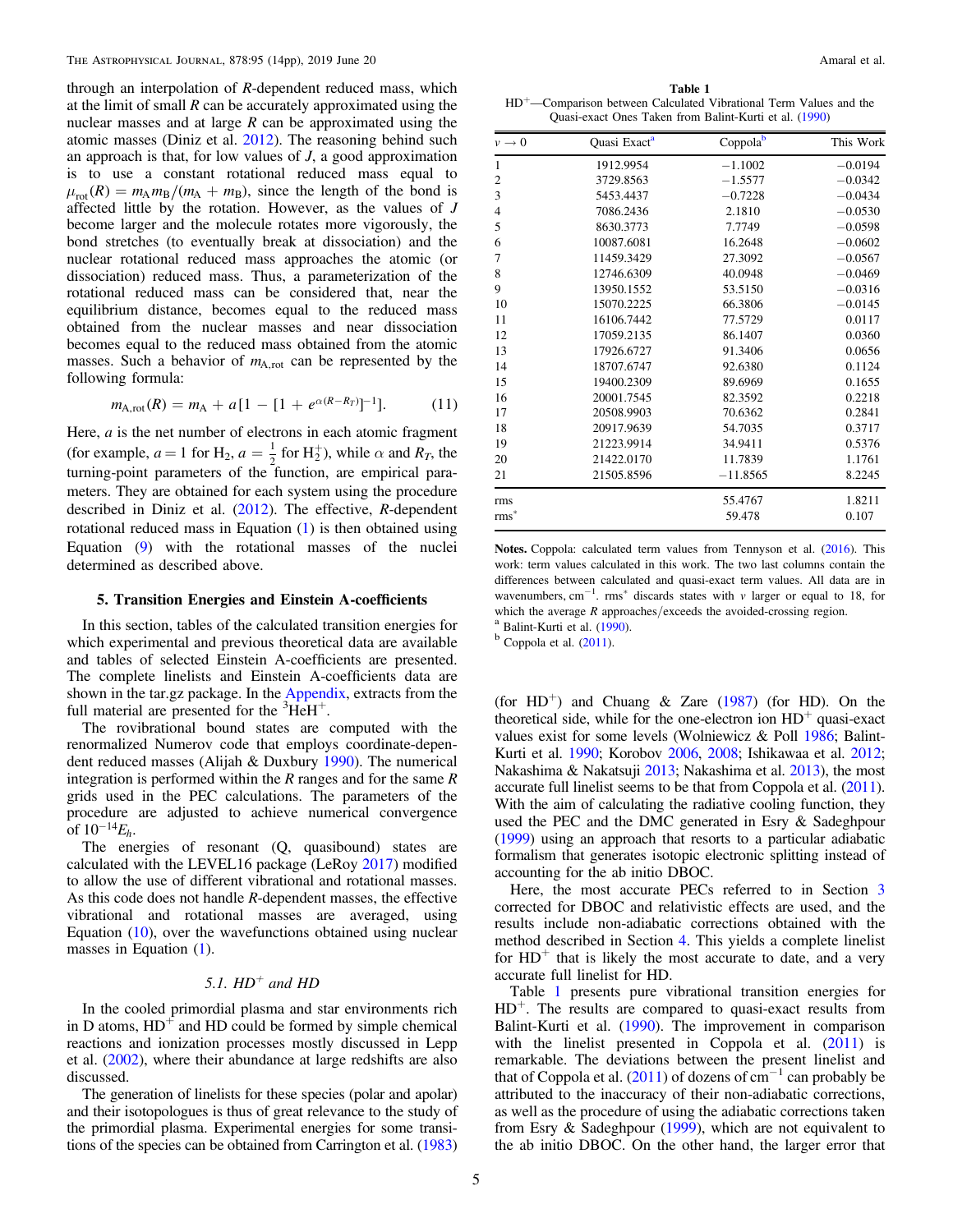Table 2 Computed Transition Frequencies for HD<sup>+</sup> Compared (Observed–Calculated) with Experimental Data

|           |                         |                         | P(J)                 |           |                         | R(J)     |           |
|-----------|-------------------------|-------------------------|----------------------|-----------|-------------------------|----------|-----------|
| $v'-v''$  | $\boldsymbol{J}$        | Experiment <sup>a</sup> | Coppola <sup>b</sup> | This Work | Experiment <sup>a</sup> | Coppolab | This Work |
| $1 - 0$   | $\boldsymbol{0}$        |                         |                      |           |                         |          |           |
|           | $\mathbf{1}$            | 1869.134                | 1.036                | 0.020     |                         |          |           |
|           | $\sqrt{2}$              | 1823.533                | 0.978                | 0.021     |                         |          |           |
|           | 3                       | 1776.459                | 0.928                | 0.023     |                         |          |           |
| $2 - 1$   | $\overline{0}$          |                         |                      |           | 1856.778                | 0.556    | 0.011     |
| $3 - 2$   | $\overline{0}$          |                         |                      |           | 1761.616                | $-0.664$ | 0.006     |
|           | $\mathbf{1}$            |                         |                      |           | 1797.522                | $-0.433$ | 0.005     |
|           | $\overline{2}$          | 1642.108                | $-0.955$             | 0.011     | 1831.083                | $-0.162$ | 0.004     |
| $17 - 14$ | $\boldsymbol{0}$        |                         |                      |           | 1813.852                | 23.954   | $-0.173$  |
|           | $\mathbf{1}$            | 1782.772                | 19.650               | $-0.169$  | 1820.209                | 25.416   | $-0.173$  |
|           | $\overline{2}$          |                         |                      |           | 1820.199                | 26.306   | $-0.178$  |
|           | 3                       |                         |                      |           | 1813.644                | 26.581   | $-0.182$  |
|           | $\overline{\mathbf{4}}$ |                         |                      |           | 1800.358                | 26.224   | $-0.186$  |
|           | 5                       |                         |                      |           | 1780.145                | 25.246   | $-0.191$  |
| $17 - 15$ | $\mathbf{1}$            | 1092.124                | 16.782               | $-0.115$  |                         |          |           |
|           | $\sqrt{2}$              | 1071.561                | 14.285               | $-0.115$  |                         |          |           |
|           | 3                       | 1047.239                | 11.692               | $-0.114$  |                         |          |           |
|           | 5                       | 987.917                 | 6.688                | $-0.115$  |                         |          |           |
|           | 6                       | 953.180                 | 4.504                | $-0.117$  |                         |          |           |
|           | $\overline{7}$          |                         |                      |           | 1078.853                | 20.126   | $-0.149$  |
| $18 - 16$ | $\boldsymbol{0}$        |                         |                      |           | 926.490                 | 29.362   | $-0.152$  |
|           | $\mathbf{1}$            | 901.565                 | 25.509               | $-0.148$  | 932.224                 | 30.542   | $-0.156$  |
|           | $\overline{c}$          | 882.731                 | 23.026               | $-0.150$  | 933.213                 | 31.124   | $-0.161$  |
|           | 3                       |                         |                      |           | 929.247                 | 31.063   | $-0.168$  |
|           | $\overline{\mathbf{4}}$ |                         |                      |           | 920.100                 | 30.340   | $-0.177$  |
|           | 5                       |                         |                      |           | 905.519                 | 28.963   | $-0.191$  |
|           | 6                       |                         |                      |           | 885.218                 | 26.979   | $-0.208$  |
| $20 - 17$ | $\boldsymbol{0}$        |                         |                      |           | 918.102                 | 59.974   | $-0.927$  |
|           | $\mathbf{1}$            | 900.488                 | 56.898               | $-0.889$  | 915.476                 | 60.207   | $-1.006$  |
|           | $\sqrt{2}$              | 880.668                 | 54.212               | $-0.920$  | 904.833                 | 59.533   | $-1.145$  |
|           | $\mathfrak{Z}$          |                         |                      |           | 885.749                 | 58.000   | $-1.388$  |
| $21 - 17$ | $\boldsymbol{0}$        |                         |                      |           | 998.533                 | 83.009   | $-8.459$  |
|           | $\mathbf{1}$            | 984.330                 | 80.537               | $-7.935$  | 988.993                 | 81.980   | $-9.553$  |
|           | $\sqrt{2}$              |                         |                      |           | 967.811                 | 79.404   | $-11.235$ |
|           | $\mathfrak{Z}$          | 927.192                 | 72.691               | $-9.543$  | $\ldots$                | $\ldots$ | $\ldots$  |
|           | $\overline{4}$          | 882.523                 | 67.049               | $-11.223$ | $\ldots$                | $\ldots$ | $\ldots$  |
| $22 - 17$ | $\boldsymbol{0}$        |                         |                      |           | 1006.965                | 86.886   | $-14.720$ |
|           | $\mathbf{1}$            | 994.112                 | 84.685               | $-14.605$ |                         |          |           |
|           | $\mathfrak{2}$          | 969.530                 | 81.191               | $-14.714$ |                         |          |           |
|           | rms                     |                         | 44.994               | 6.120     |                         | 44.790   | 4.434     |
|           | $rms*$                  |                         | 10.380               | 0.098     |                         | 19.885   | 0.141     |

**Notes.** All units are cm<sup>-1</sup>. rms<sup>\*</sup> discards states with v larger or equal to 18, for which the average R approaches/exceeds the avoided-crossing region. <sup>a</sup> Carrington et al. ([1989](#page-12-0)).<br><sup>b</sup> Coppola et al. ([2011](#page-12-0)).

appears for higher states and affects both their and our calculations is most certainly due to an avoided crossing similar to that appearing in  $H_2^+$  at  $R \simeq 6$  au (Jiang et al. [2017](#page-13-0)). The error becomes particularly significant for vibrational levels with a v equal and larger than 18.

Table 2 presents energies of the rovibrational transitions of the P and R branches of  $HD^+$  for which experimental values are available. The transitions are compared with the linelist taken from Coppola et al. ([2011](#page-12-0)). The present results are clearly superior, with some low-lying transitions having an accuracy of less than  $0.1 \text{ cm}^{-1}$ .

Shen et al. ([2012](#page-13-0)) resolved the hyperfine structure of the fundamental rotational transition (0,0)–(0,1), which turns to extend over  $+0.0100$  and  $-0.0233$  cm<sup>-1</sup> around the spinless theoretical value of  $43.861201872 \text{ cm}^{-1}$  from Korobov (see reference 23 in

Shen et al. [2012](#page-13-0) and Korobov [2006,](#page-13-0) [2008](#page-13-0)). Remarkably, the present result for this transition,  $43.862873992$  cm<sup>-1</sup>, deviates by only  $0.0017 \text{ cm}^{-1}$  from Korobov's result.

Carrington et al. ([1992](#page-12-0)) performed measurements and accurate calculations (within  $0.001 \text{ cm}^{-1}$ ) for some transitions between bound and quasibound states. In Table [3](#page-6-0) the performances of the two linelists are compared for these transitions, showing again the superiority of the present results. A look to the rms deviations shows that the quality of the present results is kept for the quasibound states.

For applications in astrophysics it is important that the linelist include the quasibound states, which are frequently necessary for understanding many physical and chemical molecular properties. On the other hand, some transitions involving these states have lifetimes that are too small due to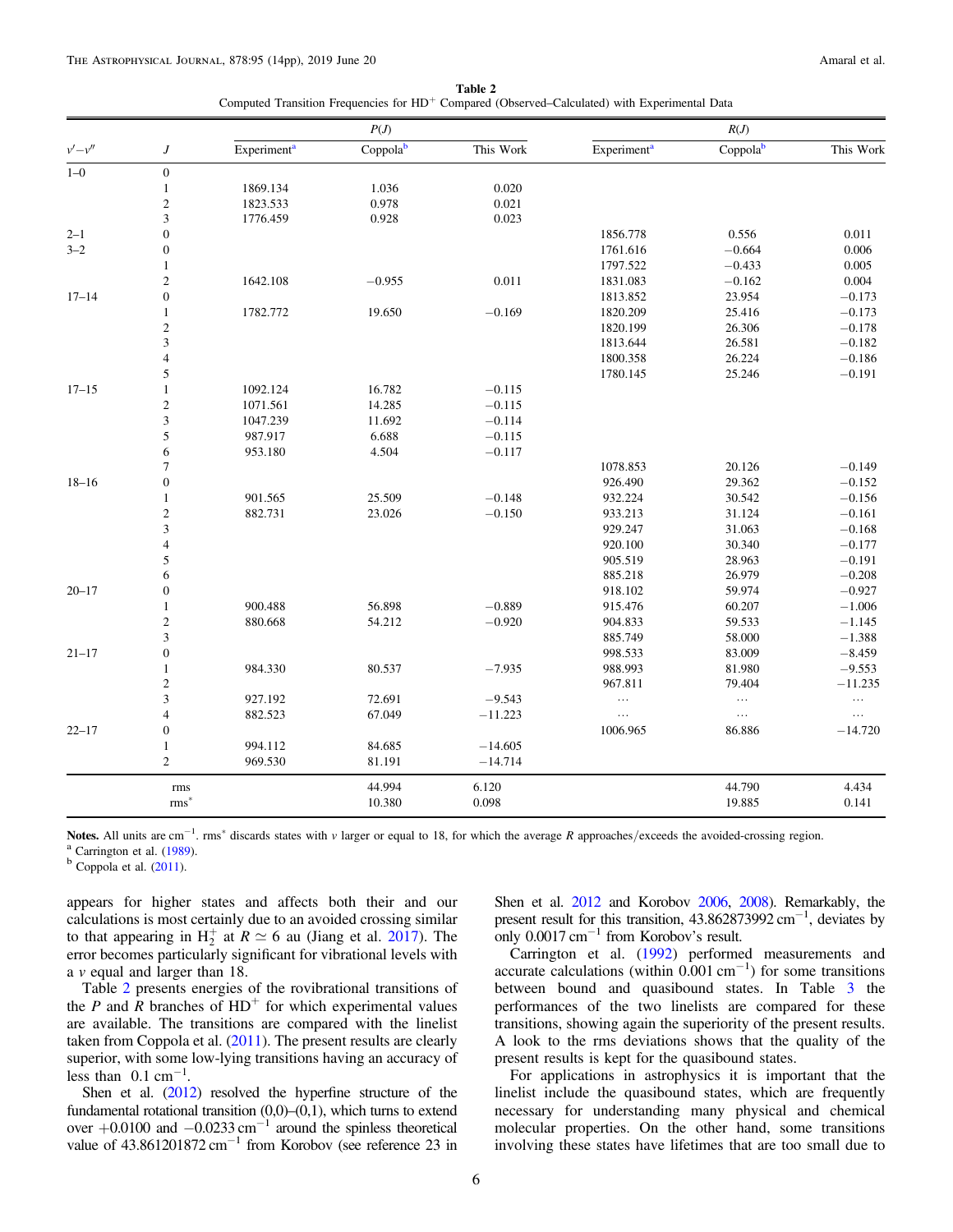Table 3 Bound to Quasibound Computed Transition Frequencies for HD<sup>+</sup> Compared (Observed–Calculated) with Experimental Data

<span id="page-6-0"></span>

|           |                  |                         | P(J)     |           |                         | R(J)                 |           |
|-----------|------------------|-------------------------|----------|-----------|-------------------------|----------------------|-----------|
| $v'-v''$  | $\boldsymbol{J}$ | Experiment <sup>a</sup> | Coppolab | This Work | Experiment <sup>a</sup> | Coppola <sup>b</sup> | This Work |
| $1 - 0$   | 44               |                         |          |           | 1022.667                | $-0.202$             | 0.137     |
| $2 - 1$   | 42               |                         |          |           | 1010.735                | $-0.161$             | 0.109     |
| $3 - 2$   | 40               |                         |          |           | 999.144                 | $-0.108$             | 0.081     |
| $4 - 3$   | 38               |                         |          |           | 986.392                 | $-0.047$             | 0.054     |
| $13 - 10$ | 24               | 1087.426                | 0.052    | 0.004     |                         |                      |           |
| $14 - 11$ | 22               | 1047.787                | 0.145    | $-0.050$  |                         |                      |           |
| $14 - 12$ | 20               |                         |          |           | 1034.779                | 0.426                | $-0.043$  |
| $15 - 13$ | 18               |                         |          |           | 949.049                 | 0.660                | $-0.118$  |
| $15 - 12$ | 20               | 994.682                 | 0.211    | $-0.132$  |                         |                      |           |
| $17 - 15$ | 7                |                         |          |           | 1078.853                | 20.126               | $-0.149$  |
|           | 8                |                         |          |           | 1051.735                | 17.916               | $-0.156$  |
|           | 10               |                         |          |           | 978.917                 | 12.766               | $-0.183$  |
|           | 11               |                         |          |           | 932.229                 | 10.139               | $-0.211$  |
| $16 - 13$ | 18               | 926.176                 | 0.284    | $-0.265$  |                         |                      |           |
| $19 - 16$ | 6                | 1036.961                | 27.789   | $-0.398$  |                         |                      |           |
|           | 7                | 983.693                 | 23.9367  | $-0.456$  |                         |                      |           |
|           | rms              |                         | 14.974   | 0.276     |                         | 9.962                | 0.134     |

Notes. All units are  $cm^{-1}$ .

<sup>a</sup> Carrington et al. ([1992](#page-12-0)).<br><sup>b</sup> Coppola et al. ([2011](#page-12-0)).

Table 4 Computed Transition Frequencies for HD Compared with Experimental Data (Observed–Calculated)

|          |                |                         | P(J)                  |           | R(J)                    |                       |           |  |  |
|----------|----------------|-------------------------|-----------------------|-----------|-------------------------|-----------------------|-----------|--|--|
| $v'-v''$ | J              | Experiment <sup>a</sup> | Pachucki <sup>b</sup> | This Work | Experiment <sup>a</sup> | Pachucki <sup>b</sup> | This Work |  |  |
| $1 - 0$  | $\overline{0}$ |                         |                       |           | 3717.532                | $-0.0003$             | 0.048     |  |  |
|          |                | 3542.932                | $-0.0005$             | 0.055     | 3798.455                | 0.0035                | 0.050     |  |  |
|          | 2              | 3450.463                | $-0.001$              | 0.060     | 3874.357                | 0.0038                | 0.049     |  |  |
|          | 3              | 3355.361                | $-0.009$              | 0.058     | 3944.720                | 0.0011                | 0.047     |  |  |
|          | 4              |                         |                       |           | 4009.088                | 0.0012                | 0.049     |  |  |
| $4 - 0$  | $\overline{0}$ |                         |                       |           | 13551.065               | $-0.0117$             | 0.003     |  |  |
|          |                | 13387.646               | $-0.0149$             | 0.000     | 13609.664               | $-0.0121$             | 0.002     |  |  |
|          | $\overline{2}$ | 13283.993               | $-0.0145$             | 0.007     | 13652.215               | $-0.0032$             | 0.012     |  |  |
|          | 3              |                         |                       |           | 13678.322               | $-0.0039$             | 0.014     |  |  |
| $5-0$    | $\overline{0}$ |                         |                       |           | 16486.537               | $-0.0115$             | $-0.090$  |  |  |
|          |                | 16326.791               | $-0.0138$             | $-0.093$  | 16537.816               | $-0.0017$             | $-0.087$  |  |  |
|          | 2              | 16219.473               | $-0.0063$             | $-0.082$  | 16569.404               | 0.0044                | $-0.088$  |  |  |
|          | 3              |                         |                       |           | 16581.008               | 0.0501                | $-0.050$  |  |  |
|          | rms            |                         | 0.0105                | 0.060     |                         | 0.0152                | 0.054     |  |  |
|          |                |                         |                       |           |                         |                       |           |  |  |

Notes. All units are  $cm^{-1}$ .

<sup>a</sup> Chuang & Zare ([1987](#page-12-0)).<br><sup>b</sup> Pachucki & Komasa ([2010](#page-13-0)).

predissociation Carrington et al. ([1992,](#page-12-0) [1993](#page-12-0)). For the convenience of the reader, in the tar.gz package these states are separated and located at the bottom of the tables.

Moving to HD, the reference work from Wolniewicz ([1995](#page-13-0)) displays very accurate energy values and transitions, though no attempt to generate the full linelist or complete set of Einstein A-coefficients has been made. An old linelist from Abgrall et al. shows an attempt to include electric quadrupole transitions but presents large deviations of about  $1 \text{ cm}^{-1}$  in the transitions. The more recent linelist for HD is from Pachucki & Komasa  $(2010)$  $(2010)$  $(2010)$ , with the full data set displayed in

the HITRAN Database (Rothman et al. [2017](#page-13-0)). It includes nonadiabatic, relativistic, QED, and smaller effects, thus presenting extremely accurate transition values within  $0.01 \text{ cm}^{-1}$ , but no transitions involving quasibond states.

Table 4 shows energies of some rovibrational transitions obtained here compared with experimental values, resulting in a very good rms deviation of 0.05 cm−<sup>1</sup> , which is consistent with the other applications despite being worse than that in Pachucki & Komasa  $(2010)$  $(2010)$  $(2010)$ . It is not easy to explain this difference at this level of accuracy. Apparently, their quasi-exact approach for  $H_2$ bound states in Pachucki & Komasa ([2009](#page-13-0)) is easier to be extend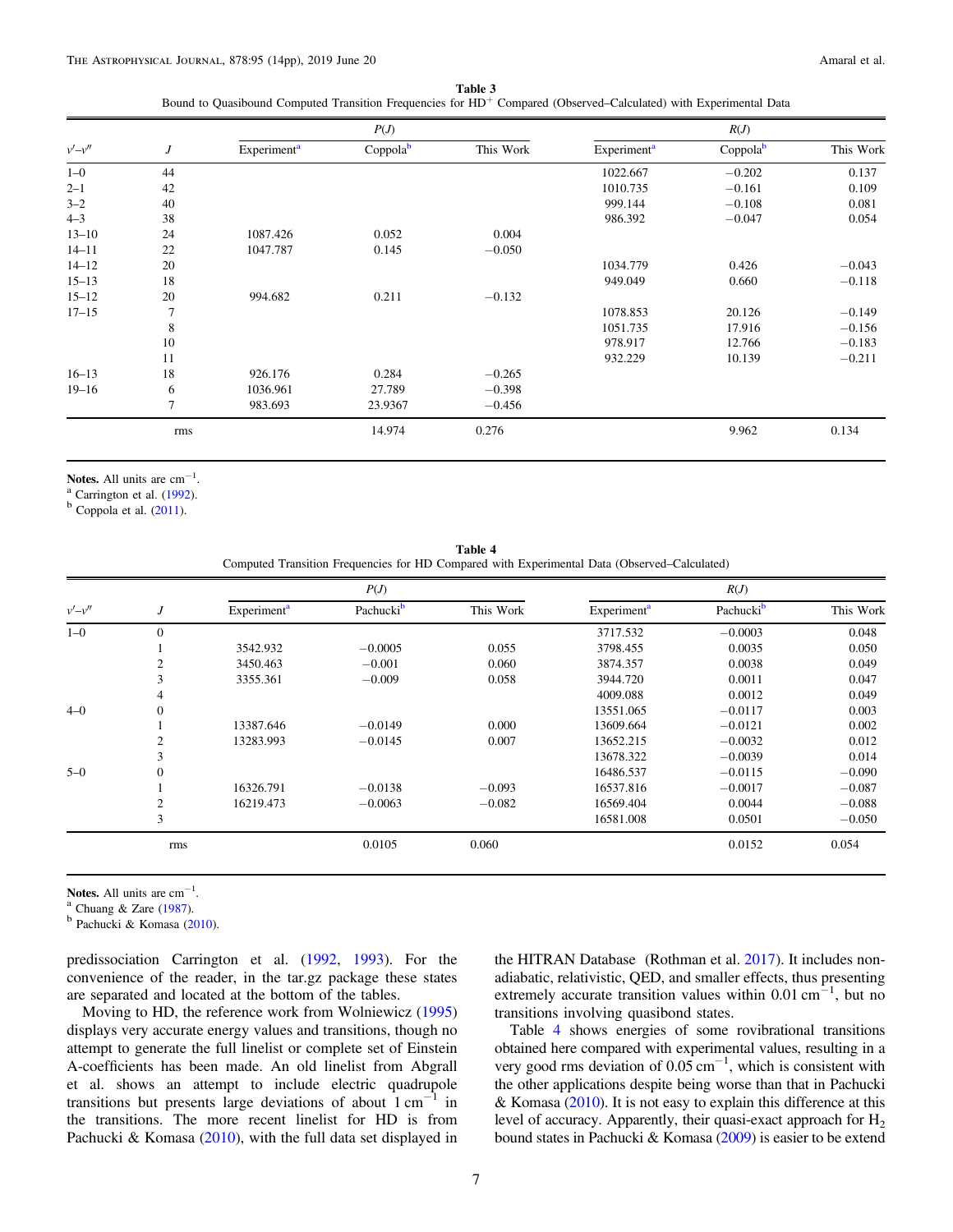

Figure 2. Comparison of the Einstein A-coefficients for the (5–0) band of the R-branch of HD.

to HD (Pachucki & Komasa [2010](#page-13-0)) with a perturbative approach. Furthermore, some other factors influence the observed differences besides the inclusion of QED corrections. While the present non-adiabatic corrections are fully based on effective nuclear masses taken from the electronic density, part of the nonadiabatic corrections in Pachucki & Komasa ([2010](#page-13-0)) is in the potential, while their vibrational effective mass assumes "nonphysical" values larger than the atomic mass, namely the sum of the masses of the atoms, for some values of  $R$ . On the other hand, the present work includes quasibound states in the linelist as well as A-coefficients, absent in Pachucki & Komasa ([2010](#page-13-0)).

The full lists of Einstein A-coefficients for  $HD^+$  and  $HD$  can be found in the tar.gz package. Figures [1](#page-3-0) and 2 display selected examples concerning comparison with previous calculations. It has been shown that the A-coefficients are affected little by the nonadiabatic effects (Diniz et al.  $2016$ ), but they are sensitive to the quality of the wavefunctions and energies, so that they are expected to differ from the previously reported values. Figure [1](#page-3-0) compares the present values of A-coefficients for the (18–16) band of the R-branch of  $HD^+$  with those from Coppola et al. ([2011](#page-12-0)). Small but significant differences can be seen. For the (5–0) band of the R-branch of HD (Figure 2), the present values are compared with the data from Abgrall et al. ([1982](#page-12-0)) and Pachucki & Komasa ([2010](#page-13-0)). As expected, the present transition probabilities are very close but not exactly equal to those from Pachucki & Komasa ([2010](#page-13-0)). The calculation of the high-resolution spectroscopic parameters of the studied molecules should profit from the accuracy improvements implemented in the present work.

#### 5.2. HeH<sup>+</sup> and Isotopologues

 $HeH<sup>+</sup>$  is the smallest heteronuclear molecule and is supposed to be the first molecule formed in the primordial universe. Its recent discovery in space represents a spectacular progress for the field of molecular astrophysics (Güsten et al. [2019](#page-13-0)). In Roberge & Dalgarno ([1982](#page-13-0)) one can find a study of the formation and destruction of  $HeH^+$  in astrophysical plasmas. There are six stable isotopologues of the system,  ${}^{4}$ HeH<sup>+</sup>,  ${}^{4}$ HeD<sup>+</sup>,  ${}^{4}$ HeT<sup>+</sup>,  ${}^{3}$ HeH<sup>+</sup>,  ${}^{3}$ HeH<sup>+</sup>,  ${}^{3}$ HeH<sup>+</sup>,  ${}^{3}$ HeH<sup>+</sup>,  ${}^{3}$ HeH<sup>+</sup>,  ${}^{3}$ HeH<sup>+</sup>,  ${}^{3}$ HeH<sup>+</sup>,  ${}^{3}$ HeH<sup>+</sup>,  ${}^{3}$ HeH<sup>+</sup>,  ${}^{3}$ HeH<sup>+</sup>,  ${}^{3}$ HeH<sup></sup>  $HeD^{+}$ , and  ${}^{3}HeT^{+}$  with the first being the most prevalent. Some sets of rovibrational and pure rotational transitions obtained using different experimental techniques were collected (Coxon & Hajigeorgiou [1999](#page-12-0)) and have been used for comparison by theoreticians. In this work they are used too.

Table 5 Rotation-vibration Frequencies for <sup>4</sup>HeH<sup>+</sup> (Observed–Calculated), Pachucki & Komasa ([2012](#page-13-0)), and Present Work without and with QED, Compared with Experimental Data

| $\nu$          | J              | Experiment <sup>a</sup> | Pachucki | This Work | This Work QED |
|----------------|----------------|-------------------------|----------|-----------|---------------|
| 1              | 1              | 67.053                  | 0.004    | $-0.002$  | $-0.001$      |
|                | 2              | 200.769                 | 0.010    | $-0.007$  | $-0.005$      |
|                | 3              | 400.379                 | 0.020    | $-0.013$  | $-0.008$      |
|                | $\overline{4}$ | 664.732                 | 0.032    | $-0.025$  | $-0.016$      |
|                | 5              | 992.324                 | 0.051    | $-0.034$  | $-0.021$      |
|                | 6              | 1381.287                | 0.067    | $-0.051$  | $-0.033$      |
|                | 7              | 1829.447                | 0.093    | $-0.064$  | $-0.040$      |
| $\mathfrak{D}$ | $\Omega$       | 2910.958                | 0.006    | $-0.010$  | 0.007         |
|                | 1              | 2972.574                | 0.009    | $-0.013$  | 0.005         |
|                | $\overline{c}$ | 3095.427                | 0.014    | $-0.017$  | 0.003         |
|                | 3              | 3278.761                | 0.023    | $-0.024$  | $-0.002$      |
|                | $\overline{4}$ | 3521.456                | 0.036    | $-0.032$  | $-0.007$      |
|                | 5              | 3822.029                | 0.050    | $-0.044$  | $-0.015$      |
|                | 6              | 4178.661                | 0.067    | $-0.057$  | $-0.024$      |
|                | 7              | 4589.196                | 0.079    | $-0.079$  | $-0.041$      |
|                | 8              | 5051.199                | 0.107    | $-0.089$  | $-0.046$      |
| rms            |                |                         | 0.052    | 0.044     | 0.023         |

Note. All units are  $cm^{-1}$ .

 $^{\circ}$  Perry et al. ([2014](#page-13-0)).

Comparison of the present results is made in Table 5 with some recent experimental data from Perry et al. ([2014](#page-13-0)), obtained with high precision sub-Doppler infrared spectroscopy, as well as to the  ${}^{4}$ HeH<sup>+</sup> calculations in Pachucki & Komasa ([2012](#page-13-0)). It is notable that the present results are systematically larger while, in contrast, Pachucki & Komasa ([2012](#page-13-0)) values are systematically lower than the experimental results. Since Pachucki & Komasa ([2012](#page-13-0)) use the same approach of their application to HD, this becomes an opportunity to check our supposition in the previous section that the differences of the two approaches lye mainly in the different non-adiabatic corrections. With this goal, the QED corrections from Pachucki & Komasa ([2012](#page-13-0)) are added to the present PEC and a corresponding set of transition energies is produced, shown in the last column of Table 5. The improvement in the accuracy of the present results in the second decimal place in  $cm^{-1}$  is notable, but only a few values become lower than the experimental ones. The differences from Pachucki & Komasa  $(2012)$  $(2012)$  $(2012)$  diminish but still keep in the second decimal place thus reinforcing our supposition that their main source is the different non-adiabatic approaches and that the superior performance of Pachucky and Komasa's method for HD is probably due to its fitness to this particular system. Note also that, different from the HD case, even the present results without QED contributions are more accurate than those in Pachucki & Komasa  $(2012)$  $(2012)$  $(2012)$ . Thus, for further comparison, only the works displaying large number of transitions and different isotopologues are kept.

Contrary to the previously described systems, very accurate linelists exist for  $HeH<sup>+</sup>$  and its isotopologues such that the present results obtained with the new PECs and the R-dependent vibrational masses can be gauged. The present results are compared with two previous calculations. The PEC from Kolos & Peek ([1976](#page-13-0)) corrected for DBOC in Bishop & Cheung ([1979](#page-12-0)), but without the relativistic corrections, was used in the rovibrational calculations performed in Engel et al. ([2005](#page-13-0)). To simulate non-adiabatic effects they tried various effective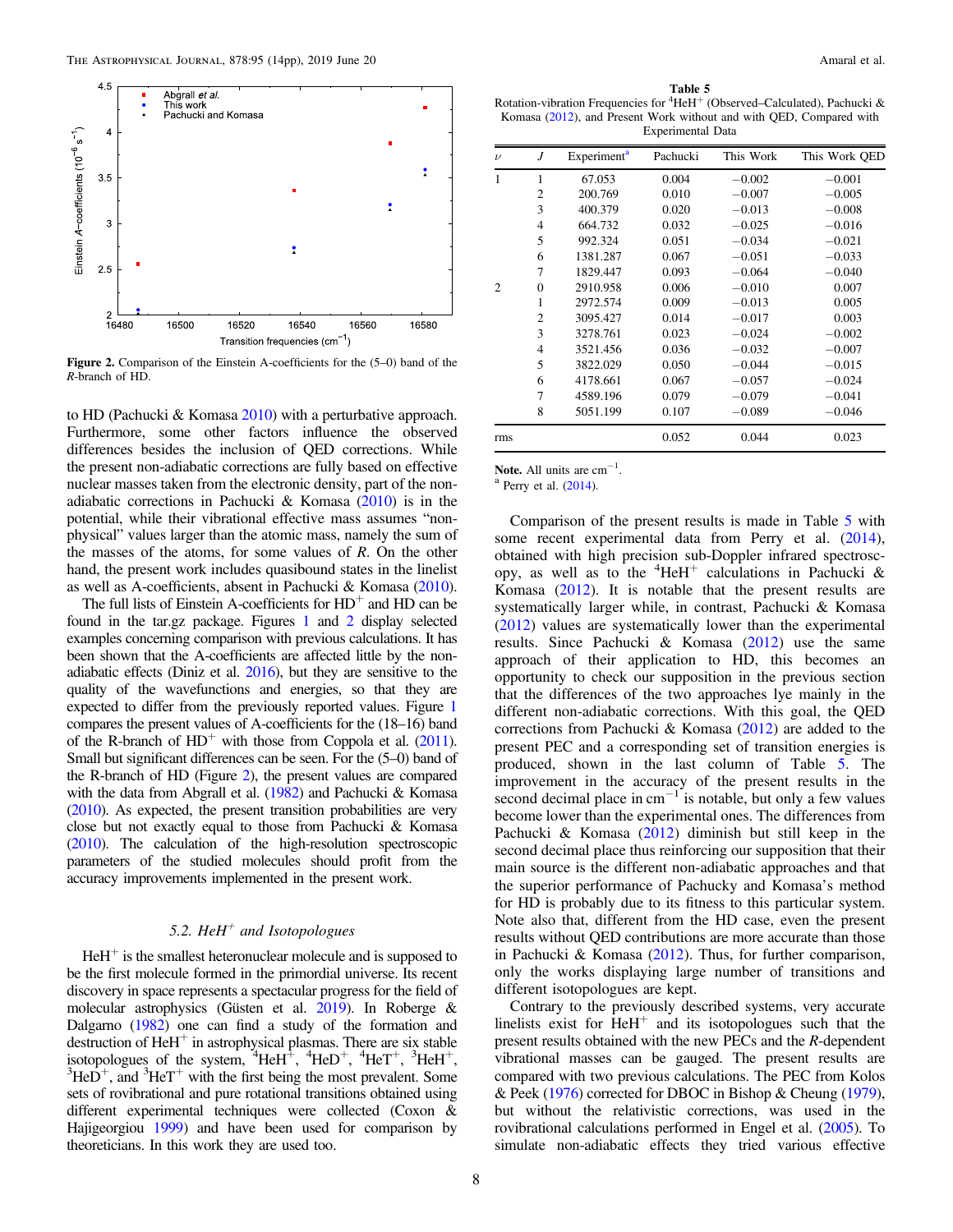reduced nuclear masses, but in the end chose the dissociation reduced mass, as it produced results that agreed best with the experimental results. Here, only their results obtained with the latter choice of reduced mass are used for comparison. While their results for  ${}^{4}$ HeH<sup>+</sup> are explicitly presented in Engel et al. ([2005](#page-13-0)), those for the other isotopologues are found in the ExoMol compilation (Tennyson et al. [2016](#page-13-0)). In Tung et al. ([2012](#page-13-0)) a very accurate  $HeH^+$  PEC from Pachucki (2012) augmented with DBOCs, but without the relativistic corrections, was used in the calculations. To account for non-adiabatic effects, they also used a constant vibrational reduced mass obtained by the minimization of the difference between their transition energy of the lowest pure vibrational transition of  $4\text{HeH}^+$  and that of their previous non-BO calculation. The difference of their lowest calculated transition and the experimental transition then becomes zero. This optimized reduced mass was also used for the other states without reoptimization.

The procedure of Tung et al. ([2012](#page-13-0)) improved upon the results of Engel et al. ([2005](#page-13-0)) by about one order of magnitude. An analysis of Table 1 or 2 in Engel et al. ([2005](#page-13-0)) shows clearly that the significant differences between the two sets of results cannot be attributed to only the non-adiabatic corrections, but are result of the improvements of both the BO PEC and the DBOC by Tung et al. The present PECs are further improved relative to the PECs of Tung et al. through the inclusion of relativistic corrections.

The comparison presented in Table 6 for purely rotational transitions of  $4\text{HeH}^+$  provides some interesting information. One can see that the present results and those of Engel et al. and Tung et al. have approximately the same quality, as determined by comparing the rms deviations. In fact, it becomes clear that any reasonable rotational mass works well and the inclusion of the relativistic corrections (this work) changes the results expressed  $\text{in cm}^{-1}$  only at the third figure after the decimal point.

The most significant improvement of the results is achieved in the present approach due to the use of the improved vibrational masses, as shown in Tables [7](#page-9-0)–[10.](#page-11-0) For  $^{4}$ HeH<sup>+</sup> (Table 7) and for  $^{4}$ HeD<sup>+</sup> (Table 8) for which the most comprehensive comparison  $^{4}$ HeD<sup>+</sup> (Table [8](#page-10-0)), for which the most comprehensive comparison can be performed due to a large number of experimental transitions, the present rms deviations are one order of magnitude smaller, on average, than those of Engel et al., and about half of those of Tung et al. For  $3\text{HeH}^+$  (Table [9](#page-10-0)) and  $3\text{HeD}^+$  (Table [10](#page-11-0)) the improvement is not as impressive, though still noticeable. This mostly results from the small number of available experimental transition energies that can be used in the comparison.

#### 6. Discussion

Present-day experimental spectroscopy of primordial molecules has accuracy better than  $10^{-2}$  cm<sup>-1</sup>. Experimental data, however, are limited to few transitions and need to be supplemented with theoretical computations of high accuracy, which are fundamental for those working with molecular astrophysics and cosmology.

Once very accurate BO PECs (PESs) are calculated, they can be augmented by a hierarchy of the corrections that make the calculation of the rovibrational levels more accurate. These corrections are: (i) adiabatic (DBOC; changing the transition energies by a  $f^{-1}$ , (ii) non-adiabatic (changing the results of tenths to few units of  $cm^{-1}$ ), and (iii) relativistic plus QED (affecting the results by fractions of cm<sup>-1</sup>). While DBOC, relativistic, and QED corrections are directly included in the PECs, the non-adiabatic corrections are usually included at the level of the nuclear equation that is solved for the rovibrational

Table 6 Computed Pure Rotational Transition Frequencies for <sup>4</sup>HeH<sup>+</sup> (Observed– Calculated), Engel et al. ([2005](#page-13-0)), Tung et al. ([2012](#page-13-0)), and the Present Work, Compared with Experimental Data

| $\mathcal V$     | $J^{\prime\prime}$ | $J^\prime$      | Experiment             | Engel    | Tung     | This work |    |
|------------------|--------------------|-----------------|------------------------|----------|----------|-----------|----|
| $\boldsymbol{0}$ | $\boldsymbol{0}$   | $\mathbf{1}$    | 67.053 <sup>a</sup>    | 0.002    | $-0.001$ | $-0.002$  |    |
|                  | $\,1$              | $\overline{c}$  | 133.717 <sup>a</sup>   | 0.003    | $-0.002$ | $-0.004$  |    |
|                  | 6                  | $\overline{7}$  | 448.160 <sup>b</sup>   | 0.016    | $-0.006$ | $-0.012$  |    |
|                  | 10                 | 11              | $657.221$ <sup>c</sup> | 0.005    | $-0.016$ | $-0.022$  |    |
|                  | $11\,$             | 12              | $701.317$ <sup>c</sup> | 0.013    | $-0.009$ | $-0.014$  |    |
|                  | 12                 | 13              | $741.706$ <sup>c</sup> | 0.007    | $-0.014$ | $-0.018$  |    |
|                  | 13                 | 14              | 778.224 <sup>c</sup>   | 0.002    | $-0.018$ | $-0.022$  |    |
|                  | 14                 | 15              | 810.708 <sup>c</sup>   | $-0.005$ | $-0.023$ | $-0.026$  |    |
|                  | 15                 | 16              | 839.010 <sup>c</sup>   | $-0.008$ | $-0.027$ | $-0.027$  |    |
|                  | 16                 | 17              | 862.984 <sup>e</sup>   | $-0.011$ | $-0.028$ | $-0.027$  |    |
|                  | 17                 | 18              | 882.475 <sup>c</sup>   | $-0.015$ | $-0.032$ | $-0.028$  |    |
|                  | 18                 | 19              | 897.334 <sup>c</sup>   | $-0.005$ | $-0.022$ | $-0.015$  |    |
|                  | 20                 | $\overline{21}$ | 912.242 <sup>c</sup>   | $-0.012$ | $-0.028$ | $-0.016$  |    |
|                  | 21                 | 22              | 911.704 <sup>c</sup>   | $-0.011$ | $-0.028$ | $-0.012$  |    |
|                  | 23                 | 24              | 891.888 <sup>d</sup>   | $-0.024$ | $-0.035$ | $-0.002$  | QB |
|                  | 24                 | 25              | 870.298 <sup>d</sup>   | $-0.025$ | $-0.038$ | $-0.005$  | QQ |
|                  | 25                 | 26              | $837.180^d$            | $-0.042$ | $-0.038$ | 0.007     | QQ |
| $\mathbf{1}$     | 10                 | 11              | 598.829 <sup>c</sup>   | 0.009    | $-0.016$ | $-0.025$  |    |
|                  | $11\,$             | 12              | 637.767 <sup>c</sup>   | 0.014    | $-0.014$ | $-0.023$  |    |
|                  | 12                 | 13              | $672.989$ <sup>c</sup> | 0.018    | $-0.103$ | $-0.019$  |    |
|                  | 13                 | 14              | $704.270$ <sup>c</sup> | 0.009    | $-0.022$ | $-0.029$  |    |
|                  | 14                 | 15              | $731.430^{\circ}$      | 0.012    | $-0.019$ | $-0.024$  |    |
|                  | 15                 | 16              | $754.235^{\circ}$      | 0.007    | $-0.022$ | $-0.026$  |    |
|                  | 16                 | 17              | $772.464^c$            | 0.007    | $-0.018$ | $-0.020$  |    |
|                  | 17                 | 18              | 785.837 <sup>c</sup>   | 0.009    | $-0.013$ | $-0.012$  |    |
|                  | 18                 | 19              | 793.997 <sup>c</sup>   | $-0.003$ | $-0.019$ | $-0.015$  |    |
|                  | 19                 | 20              | $796.490^{\circ}$      | $-0.010$ | $-0.019$ | $-0.012$  |    |
|                  | 20                 | 21              | $792.616$ <sup>d</sup> | $-0.020$ | $-0.021$ | $-0.010$  | QB |
|                  | 21                 | 22              | $781.245^{\circ}$      | $-0.042$ | $-0.033$ | $-0.008$  | QQ |
|                  | 22                 | 23              | $760.340$ <sup>d</sup> | $-0.033$ | $-0.022$ | 0.003     | QQ |
|                  | 23                 | 24              | 724.933c               | $-0.063$ | $-0.016$ | 0.015     |    |
| $\mathfrak{2}$   | 13                 | 14              | $627.320^{\circ}$      | 0.002    | $-0.014$ | $-0.022$  |    |
|                  | 14                 | 15              | $648.324^{\circ}$      | 0.005    | $-0.011$ | $-0.018$  |    |
|                  | 15                 | 16              | $664.559$ <sup>c</sup> | 0.003    | $-0.014$ | $-0.020$  |    |
|                  | 16                 | 17              | $675.609^{\circ}$      | 0.003    | $-0.013$ | $-0.016$  |    |
|                  | 17                 | 18              | 680.895 <sup>c</sup>   | $-0.001$ | $-0.014$ | $-0.015$  |    |
|                  | 18                 | 19              | 679.586 <sup>c</sup>   | $-0.011$ | $-0.016$ | $-0.014$  |    |
|                  | 19                 | 20              | $670.340^{\circ}$      | $-0.023$ | $-0.012$ | $-0.005$  |    |
|                  | 20                 | 21              | 650.613 <sup>d</sup>   | $-0.034$ | 0.007    | 0.008     | QB |
|                  | rms <sup>f</sup>   |                 |                        | 0.015    | 0.026    | 0.019     |    |
|                  | rms <sup>g</sup>   |                 |                        | 0.019    | 0.026    | 0.018     |    |

Notes. QB denotes transitions between a quasibound and a bound state and QQ denotes transitions between two quasibound states. All units are  $cm^{-1}$ .

<sup>a</sup> Matsushima et al. ([1997](#page-13-0)).<br><sup>b</sup> Liu et al. ([1987](#page-13-0)).<br>c Liu & Davies ([1997a](#page-13-0)).<br>d Liu & Davies ([1997b](#page-13-0)).<br>e Hoyland ([1967](#page-13-0)).<br>f rms calculated neglecting QB and QQ transitions.

 $g$  rms calculated including QB and QQ transitions.

energies. Furthermore, the relativistic and QED corrections can be positive or negative, depending on the rovibrational quantum numbers. It is possible that some results appearing in the linelists may be very close to the experiment, but others may be quite inaccurate. This problem can only be overcome using truly accurate non-adiabatic corrections. Corrections due to rotational masses also amount for about  $10^{-1}$  cm<sup>-1</sup> and can be reliably evaluated with an empirical procedure. The major effect that needs to be accounted for in order to reach the point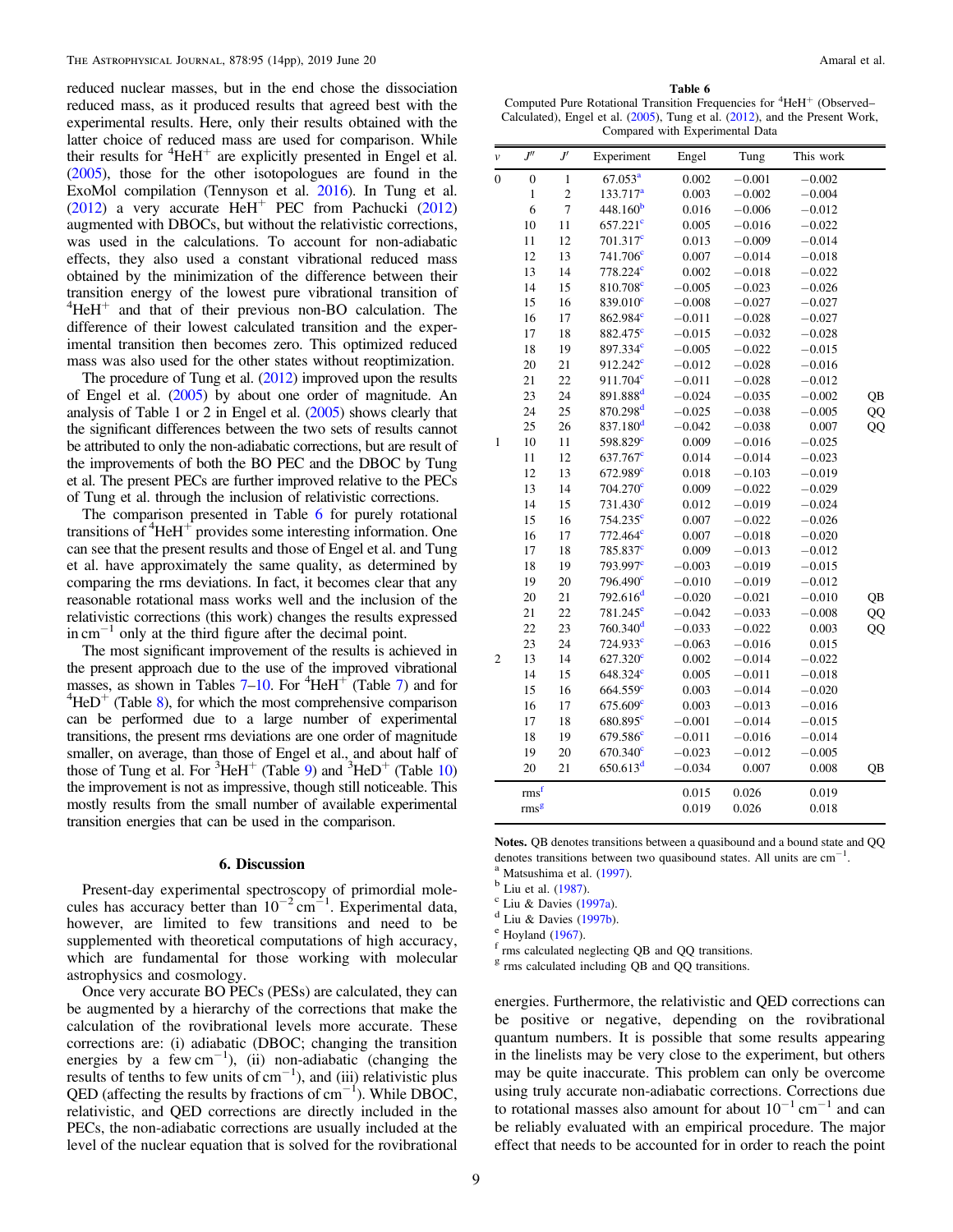Table 7

<span id="page-9-0"></span>Computed Rovibrational Transition Frequencies for <sup>4</sup>HeH<sup>+</sup> (Observed–Calculated), Engel et al. ([2005](#page-13-0)), Tung et al. ([2012](#page-13-0)), and the Present Work, Compared with Experimental Data

|          |                          |                         | P(J)     |          |           |    |                                       | R(J)                 |          |           |    |
|----------|--------------------------|-------------------------|----------|----------|-----------|----|---------------------------------------|----------------------|----------|-----------|----|
| $v'-v''$ | $\boldsymbol{J}$         | Experiment              | Engel    | Tung     | This Work |    | Experiment                            | Engel                | Tung     | This Work |    |
| $1 - 0$  | $\boldsymbol{0}$         |                         |          |          |           |    | 2972.573 <sup>a</sup>                 | $-0.213$             | $-0.061$ | $-0.014$  |    |
|          | $\mathbf 1$              | 2843.903 <sup>a</sup>   | $-0.216$ | $-0.060$ | $-0.010$  |    | 3028.375 <sup>a</sup>                 | $-0.212$             | $-0.060$ | $-0.014$  |    |
|          | $\mathfrak{2}$           | 2771.806 <sup>a</sup>   | $-0.215$ | $-0.056$ | $-0.005$  |    | 3077.992 <sup>a</sup>                 | $-0.216$             | $-0.061$ | $-0.017$  |    |
|          | 3                        | 2695.050 <sup>a</sup>   | $-0.218$ | $-0.053$ | $-0.001$  |    | 3121.077 <sup>a</sup>                 | $-0.220$             | $-0.061$ | $-0.019$  |    |
|          | $\overline{\mathbf{4}}$  | 2614.030 <sup>a</sup>   | $-0.223$ | $-0.051$ | $0.001\,$ |    | 3157.297 <sup>a</sup>                 | $-0.223$             | $-0.060$ | $-0.020$  |    |
|          | 5                        | 2529.134 <sup>b</sup>   | $-0.228$ | $-0.048$ | 0.004     |    | 3186.337 <sup>b</sup>                 | $-0.230$             | $-0.062$ | $-0.023$  |    |
|          | 6                        | $2440.742^b$            | $-0.232$ | $-0.044$ | 0.007     |    | 3207.909 <sup>b</sup>                 | $-0.226$             | $-0.064$ | $-0.028$  |    |
|          | $\tau$                   |                         |          |          |           |    | 3221.752 <sup>b</sup>                 | $-0.228$             | $-0.060$ | $-0.025$  |    |
|          | 9                        | $2158.140^{\circ}$      | $-0.240$ | $-0.032$ | 0.015     |    |                                       |                      |          |           |    |
|          | $10\,$                   | $2059.210^{\circ}$      | $-0.238$ | $-0.029$ | 0.016     |    |                                       |                      |          |           |    |
|          | 11                       | 1958.388 <sup>e</sup>   | $-0.234$ | $-0.027$ | 0.016     |    |                                       |                      |          |           |    |
|          | 12                       | $1855.905^d$            | $-0.233$ | $-0.029$ | 0.011     |    |                                       |                      |          |           |    |
|          | 13                       | $1751.971^d$            | $-0.221$ | $-0.025$ | 0.011     |    |                                       |                      |          |           |    |
| $2 - 1$  | $\boldsymbol{0}$         |                         |          |          |           |    | $2660.284^{\circ}$                    | $-0.017$             | $-0.063$ | $-0.024$  |    |
|          | $\mathbf{1}$             | $2542.531^e$            | $-0.017$ | $-0.063$ | $-0.021$  |    | $2710.566$ <sup>e</sup>               | $-0.021$             | $-0.063$ | $-0.026$  |    |
|          | $\sqrt{2}$               | $2475.814^e$            | $-0.019$ | $-0.062$ | $-0.019$  |    | $2754.624^b$                          | $-0.031$             | $-0.067$ | $-0.031$  |    |
|          | 3                        |                         |          |          |           |    | 2792.110 <sup>b</sup>                 | $-0.039$             | $-0.068$ | $-0.034$  |    |
|          | $\overline{\mathbf{4}}$  |                         |          |          |           |    | 2822.683 <sup>b</sup>                 | $-0.047$             | $-0.066$ | $-0.034$  |    |
|          | 5                        | 2248.854 <sup>c</sup>   | $-0.028$ | $-0.047$ | $-0.002$  |    | 2846.009 <sup>b</sup>                 | $-0.060$             | $-0.067$ | $-0.037$  |    |
|          | 6                        | $2165.485^{\circ}$      | $-0.040$ | $-0.046$ | $-0.002$  |    | $2861.786$ <sup>b</sup>               | $-0.053$             | $-0.061$ | $-0.033$  |    |
|          | $\tau$                   | $2078.841^{\circ}$      | $-0.067$ | $-0.048$ | $-0.003$  |    | 2869.690 <sup>b</sup>                 | $-0.079$             | $-0.069$ | $-0.043$  |    |
|          | 8                        | $1989.251$ <sup>c</sup> | $-0.069$ | $-0.042$ | 0.002     |    | 2869.478 <sup>b</sup>                 | $-0.062$             | $-0.041$ | $-0.017$  |    |
|          | 9                        | $1896.992^d$            | $-0.092$ | $-0.047$ | $-0.004$  |    |                                       |                      |          |           |    |
|          | 10                       | 1802.349 <sup>d</sup>   | $-0.105$ | $-0.043$ | $-0.001$  |    |                                       |                      |          |           |    |
|          | 11                       | $1705.543^d$            | $-0.117$ | $-0.036$ | 0.003     |    |                                       |                      |          |           |    |
|          | 19                       | 862.529 <sup>f</sup>    | $-0.156$ | 0.026    | 0.035     |    |                                       |                      |          |           |    |
|          | $20\,$                   | $745.624$ <sup>f</sup>  | $-0.158$ | 0.028    | 0.032     |    |                                       |                      |          |           |    |
| $3 - 2$  | $\overline{4}$           |                         |          |          |           |    | 2484.912 <sup>c</sup>                 | $-0.039$             | $-0.053$ | $-0.028$  |    |
|          | 5                        | $1966.356^{\circ}$      | $-0.023$ | $-0.062$ | $-0.022$  |    | $2501.941^{\circ}$                    | $-0.045$             | $-0.053$ | $-0.030$  |    |
|          |                          |                         |          |          |           |    |                                       |                      |          |           |    |
|          | 6                        |                         |          |          |           |    | $2511.188^c$<br>2504.914 <sup>c</sup> | $-0.055$<br>$-0.076$ | $-0.054$ | $-0.033$  |    |
|          | 8<br>9                   |                         |          |          |           |    |                                       |                      | $-0.046$ | $-0.028$  |    |
|          |                          | 833.640 <sup>f</sup>    |          |          |           |    | $2488.632^{\circ}$                    | $-0.083$             | $-0.043$ | $-0.027$  |    |
|          | 17                       | $719.769$ <sup>f</sup>  | $-0.147$ | 0.001    | 0.020     |    |                                       |                      |          |           |    |
|          | 18                       | $901.963^{\mathrm{f}}$  | $-0.158$ | 0.019    | 0.034     |    |                                       |                      |          |           |    |
| $5 - 4$  | 11                       |                         | $-0.102$ | $-0.029$ | 0.012     |    |                                       |                      |          |           |    |
|          | 12                       | $807.806$ <sup>f</sup>  | $-0.127$ | $-0.035$ | 0.005     |    |                                       |                      |          |           |    |
| $6 - 5$  | $\,$ 8 $\,$              | 863.378 <sup>f</sup>    | $-0.091$ | $-0.050$ | 0.001     |    |                                       |                      |          |           |    |
|          | 9                        | 782.925f                | $-0.093$ | $-0.038$ | 0.013     |    |                                       |                      |          |           |    |
|          | 12                       |                         |          |          |           |    | $979.904^8$                           | $-0.248$             | 0.065    | 0.050     | QB |
| $7 - 6$  | $\overline{\mathcal{L}}$ | 817.337 <sup>f</sup>    | $-0.172$ | $-0.020$ | 0.040     |    |                                       |                      |          |           |    |
|          | 5                        | 760.367 <sup>h</sup>    | $-0.200$ | $-0.039$ | 0.022     |    |                                       |                      |          |           |    |
| $7 - 5$  | 12                       | 938.200 <sup>i</sup>    | 0.136    | 0.095    | 0.161     | QB |                                       |                      |          |           |    |
|          | rms <sup>j</sup>         |                         | 0.163    | 0.042    | 0.017     |    |                                       | 0.140                | 0.060    | 0.028     |    |
|          | rms <sup>k</sup>         |                         | 0.162    | 0.045    | 0.033     |    |                                       | 0.146                | 0.060    | 0.029     |    |

**Notes.** QB denotes transitions between a quasibound and a bound state. All units are cm<sup>-1</sup>. <sup>a</sup> Bernath & Amano (1982). **Notes.** QB denotes transitions between a quasibound and a bound state. All units are cm<sup>-1</sup>.<br>
<sup>a</sup> Bernath & Amano ([1982](#page-12-0)).<br>
<sup>c</sup> Purder et al. (1999).<br>
<sup>e</sup> Purder et al. ([1992](#page-13-0)).<br>
<sup>F</sup> Blom et al. ([1987](#page-12-0)).<br>
<sup>F</sup> Liu & Davies (

 $\frac{1}{2}$  Carrington et al. ([1981](#page-12-0)).

<sup>j</sup> rms calculated neglecting QB transitions.

<sup>k</sup> rms calculated including QB transitions.

at which relativistic, QED, and rotational-mass corrections are relevant is the proper accounting for corrections to the vibrational masses.

In the present work, an improved procedure for determining vibrational masses is introduced. The procedure uses ab initio electronic densities and overcomes the problem of heuristically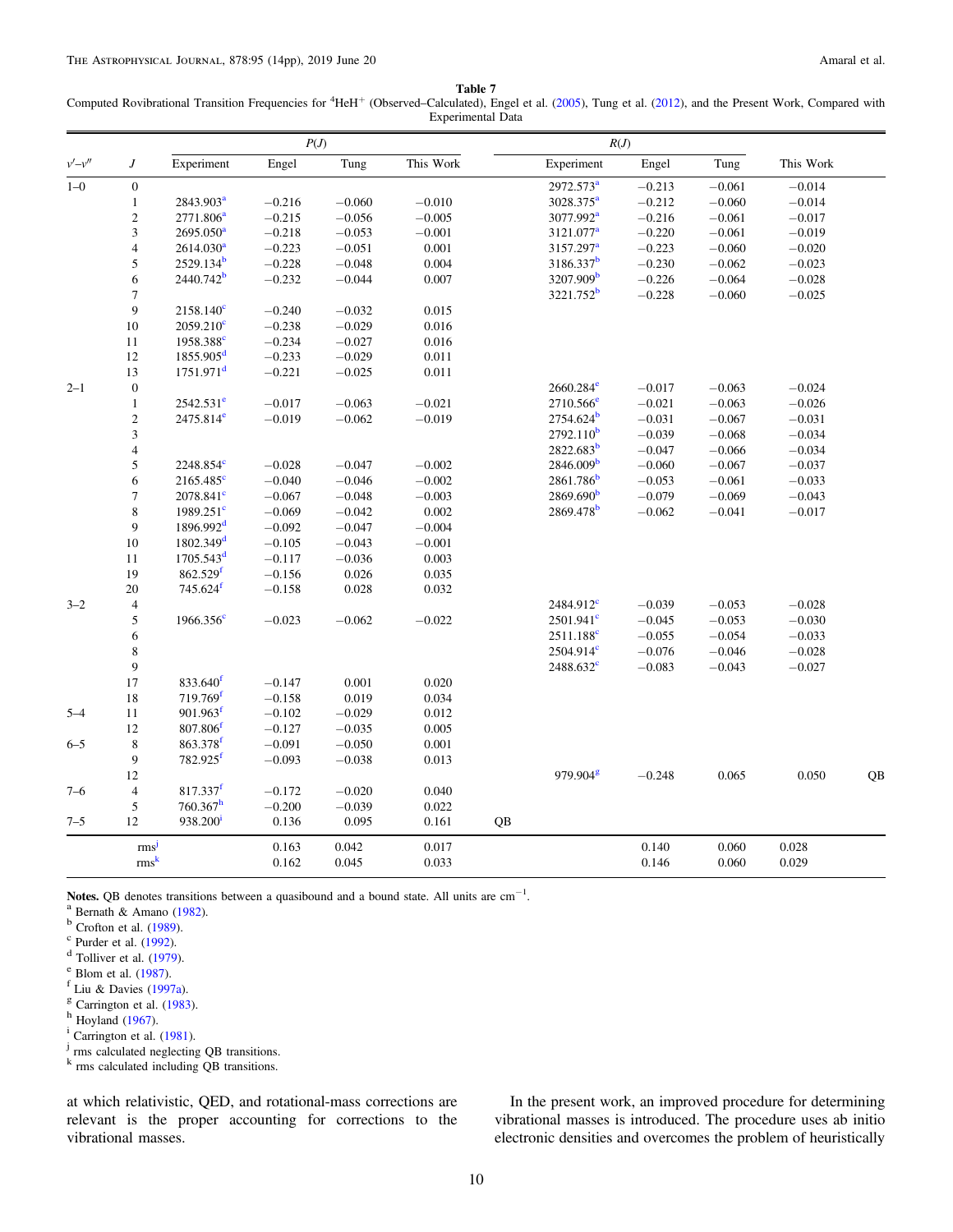Table 8

<span id="page-10-0"></span>Computed Rovibrational Transition Frequencies for <sup>4</sup>HeD<sup>+</sup> (Observed–Calculated), Engel et al. ([2005](#page-13-0)), Tung et al. ([2012](#page-13-0)), and the Present Work, Compared with Experimental Data

|          |                  |                         | P(J)     |          |           |    |                       | R(J)     |          |           |    |
|----------|------------------|-------------------------|----------|----------|-----------|----|-----------------------|----------|----------|-----------|----|
| $v'-v''$ | J                | Experiment              | Engel    | Tung     | This work |    | Experiment            | Engel    | Tung     | This work |    |
| $1 - 0$  | $\boldsymbol{0}$ |                         |          |          |           |    | 2348.628 <sup>a</sup> | $-0.184$ | $-0.069$ | $-0.039$  |    |
|          | 1                | 2269.812 <sup>a</sup>   | $-0.183$ | $-0.062$ | $-0.031$  |    | 2384.108 <sup>a</sup> | $-0.180$ | $-0.066$ | $-0.037$  |    |
|          | $\overline{c}$   |                         |          |          |           |    | $2416.780^{\rm a}$    | $-0.181$ | $-0.069$ | $-0.040$  |    |
|          | 3                | 2181.432 <sup>a</sup>   | $-0.191$ | $-0.061$ | $-0.029$  |    | 2446.518 <sup>a</sup> | $-0.185$ | $-0.072$ | $-0.044$  |    |
|          | 4                | 2134.011 <sup>b</sup>   | $-0.198$ | $-0.063$ | $-0.031$  |    | 2473.202 <sup>a</sup> | $-0.184$ | $-0.071$ | $-0.044$  |    |
|          | 5                | 2084.633 <sup>b</sup>   | $-0.202$ | $-0.060$ | $-0.029$  |    | 2496.703 <sup>a</sup> | $-0.191$ | $-0.075$ | $-0.049$  |    |
|          | 6                |                         |          |          |           |    | 2516.917 <sup>a</sup> | $-0.191$ | $-0.075$ | $-0.049$  |    |
|          | 7                |                         |          |          |           |    | 2533.732 <sup>a</sup> | $-0.193$ | $-0.075$ | $-0.050$  |    |
|          | 8                | $1926.132^{b}$          | $-0.212$ | $-0.052$ | $-0.021$  |    | 2547.048 <sup>a</sup> | $-0.196$ | $-0.075$ | $-0.051$  |    |
|          | 9                |                         |          |          |           |    | 2556.772 <sup>a</sup> | $-0.188$ | $-0.074$ | $-0.051$  |    |
|          | 10               |                         |          |          |           |    | 2562.812 <sup>a</sup> | $-0.186$ | $-0.075$ | $-0.053$  |    |
| $2 - 1$  | $\mathbf{1}$     | 2088.030 <sup>b</sup>   | $-0.054$ | $-0.069$ | $-0.040$  |    |                       |          |          |           |    |
|          | 3                |                         |          |          |           |    | $2252.028^b$          | $-0.050$ | $-0.069$ | $-0.043$  |    |
|          | $\overline{4}$   | 1959.756 <sup>b</sup>   | $-0.055$ | $-0.056$ | $-0.026$  |    |                       |          |          |           |    |
|          | 5                |                         |          |          |           |    | $2297.086^{b}$        | $-0.057$ | $-0.072$ | $-0.048$  |    |
| $3 - 2$  | 4                |                         |          |          |           |    | $2078.586^{b}$        | $-0.004$ | $-0.061$ | $-0.037$  |    |
|          | 5                |                         |          |          |           |    | 2096.816 <sup>b</sup> | $-0.021$ | $-0.070$ | $-0.046$  |    |
|          | 8                |                         |          |          |           |    | $2131.027^b$          | $-0.056$ | $-0.072$ | $-0.050$  |    |
| $4 - 3$  | 9                |                         |          |          |           |    | 1920.660 <sup>b</sup> | $-0.029$ | $-0.061$ | $-0.037$  |    |
|          | 12               |                         |          |          |           |    | 1899.333 <sup>b</sup> | $-0.060$ | $-0.055$ | $-0.033$  |    |
| $6 - 4$  | 22               | $1088.373$ <sup>c</sup> | $-0.405$ | 0.091    | 0.085     | QB |                       |          |          |           |    |
| $6 - 5$  | 20               |                         |          |          |           |    | $1003.329^{\circ}$    | $-0.263$ | 0.066    | 0.041     | QB |
| $7 - 5$  | 20               | $944.720^{\circ}$       | $-0.429$ | 0.100    | 0.103     | QB |                       |          |          |           |    |
| $13 - 9$ | 4                |                         |          |          |           |    | $1073.475^{\circ}$    | 0.298    | $-0.013$ | 0.158     | QB |
|          | 6                | $911.705^{\circ}$       | 0.381    | $-0.023$ | 0.159     | QB |                       |          |          |           |    |
|          | rms <sup>d</sup> |                         | 0.169    | 0.061    | 0.030     |    |                       | 0.149    | 0.070    | 0.045     |    |
|          | rms <sup>e</sup> |                         | 0.263    | 0.067    | 0.070     |    |                       | 0.167    | 0.068    | 0.056     |    |

**Notes.** QB denotes transitions between a quasibound and a bound state. All units are cm<sup>-1</sup>. <sup>a</sup> Crofton et al. (1989). **Notes.** QB denotes transitions between a quasibound and a bound state. All units are cm<sup>-1</sup>.<br>
<sup>a</sup> Crofton et al. ([1989](#page-12-0)).<br>
<sup>b</sup> Purder et al. ([1992](#page-13-0)).<br>
<sup>c</sup> Carrington et al. ([1983](#page-12-0)).<br>
<sup>d</sup> rms calculated neglecting QB transit

<sup>e</sup> rms calculated including QB transitions.

## Table 9

Computed Rovibrational Transition Frequencies for <sup>3</sup>HeH<sup>+</sup> (Observed–Calculated), Engel et al. ([2005](#page-13-0)), Tung et al. ([2012](#page-13-0)), and the Present Work, Compared with Experimental Data

|          |                  |            | P(J)     |          |           |                       | R(J)     |          |           |    |
|----------|------------------|------------|----------|----------|-----------|-----------------------|----------|----------|-----------|----|
| $v'-v''$ | J                | Experiment | Engel    | Tung     | This work | Experiment            | Engel    | Tung     | This work |    |
| $1 - 0$  | $\overline{0}$   |            |          |          |           | 3060.433 <sup>a</sup> | $-0.271$ | $-0.080$ | $-0.037$  |    |
|          |                  | 2923.680   | $-0.279$ | $-0.078$ | $-0.033$  | $3119.405^{\rm a}$    | $-0.268$ | $-0.082$ | $-0.040$  |    |
|          | 2                | 2846.775   | $-0.281$ | $-0.072$ | $-0.026$  | 3171.549 <sup>a</sup> | $-0.266$ | $-0.083$ | $-0.043$  |    |
|          | 3                | 2764.768   | $-0.287$ | $-0.073$ | $-0.026$  | $3216.468^{\rm a}$    | $-0.265$ | $-0.084$ | $-0.047$  |    |
|          | $\overline{4}$   | 2678.113   | $-0.290$ | $-0.069$ | $-0.023$  | 3253.785 <sup>a</sup> | $-0.267$ | $-0.088$ | $-0.052$  |    |
|          | 5                | 2587.243   | $-0.296$ | $-0.068$ | $-0.023$  | $3283.156^a$          | $-0.258$ | $-0.086$ | $-0.053$  |    |
|          | 6                | 2492.591   | $-0.298$ | $-0.064$ | $-0.020$  | 3304.247 <sup>a</sup> | $-0.254$ | $-0.088$ | $-0.057$  |    |
|          | $\overline{ }$   |            |          |          |           | $3316.761^a$          | $-0.257$ | $-0.088$ | $-0.059$  |    |
| $6 - 5$  | 11               |            |          |          |           | 981.322 <sup>b</sup>  | $-0.208$ | 0.123    | 0.096     | QB |
|          | rms <sup>c</sup> |            | 0.289    | 0.071    | 0.026     |                       | 0.263    | 0.085    | 0.049     |    |
|          | rms <sup>d</sup> |            |          |          |           |                       | 0.258    | 0.090    | 0.056     |    |

Notes. QB denotes transitions between a quasibound and a bound state. All units are cm<sup>-1</sup> <sup>a</sup> Crofton et al. (1989).

<sup>a</sup> Crofton et al. ([1989](#page-12-0)).<br><sup>b</sup> Carrington et al. ([1983](#page-12-0)). c rms calculated neglecting QB transitions.

<sup>d</sup> rms calculated including QB transitions.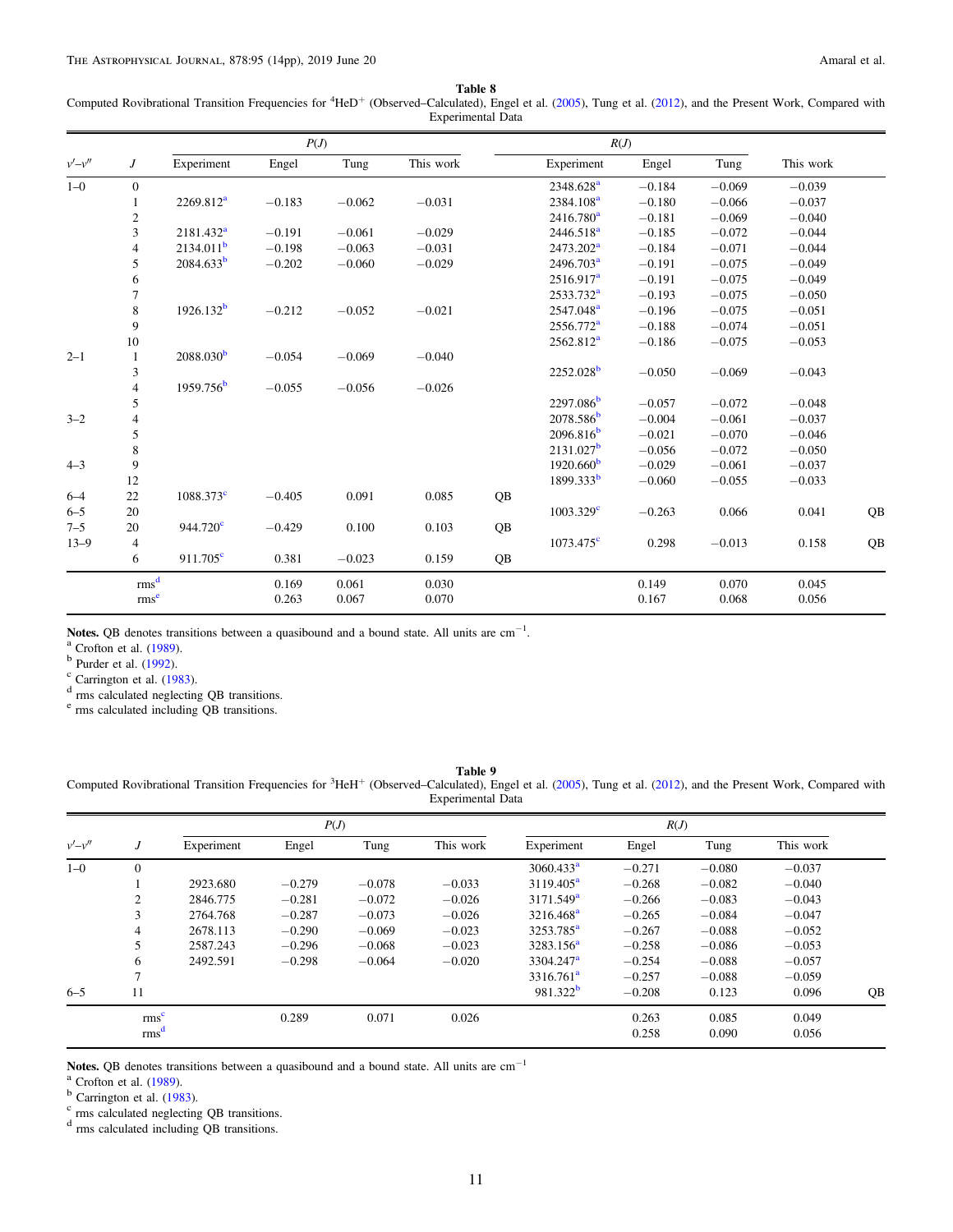Table 10

<span id="page-11-0"></span>Computed Rovibrational Transition Frequencies for <sup>3</sup>HeD<sup>+</sup> (Observed–Calculated), Engel et al. ([2005](#page-13-0)), Tung et al. ([2012](#page-13-0)), and the Present Work, Compared with Experimental Data

|          |                  |                      | P(J)     |          |           |    |                       | R(J)     |          |           |    |
|----------|------------------|----------------------|----------|----------|-----------|----|-----------------------|----------|----------|-----------|----|
| $v'-v''$ |                  | Experiment           | Engel    | Tung     | This Work |    | Experiment            | Engel    | Tung     | This Work |    |
| $1 - 0$  |                  | $2378.374^{\rm a}$   | $-0.219$ | $-0.079$ | $-0.053$  |    | $2504.487^{\rm a}$    | $-0.213$ | $-0.089$ | $-0.065$  |    |
|          | $\sim$<br>∠      |                      |          |          |           |    | $2540.161^a$          | $-0.214$ | $-0.094$ | $-0.071$  |    |
|          | 3                | $2280.081^a$         | $-0.237$ | $-0.083$ | $-0.058$  |    | 2572.388 <sup>a</sup> | $-0.211$ | $-0.094$ | $-0.071$  |    |
|          | 4                |                      |          |          |           |    | 2601.007 <sup>a</sup> | $-0.214$ | $-0.098$ | $-0.076$  |    |
| $6 - 5$  | 18               |                      |          |          |           |    | 1034.144 <sup>b</sup> | $-0.289$ | 0.145    | 0.185     | QB |
| $7 - 5$  | 18               | 995.415 <sup>b</sup> | $-0.463$ | 0.207    | 0.253     | QB |                       |          |          |           |    |
|          | rms <sup>c</sup> |                      | 0.228    | 0.081    | 0.056     |    |                       | 0.213    | 0.094    | 0.071     |    |
|          | rms <sup>d</sup> |                      | 0.326    | 0.137    | 0.153     |    |                       | 0.230    | 0.106    | 0104      |    |

Notes. QB denotes transitions between a quasibound and a bound state. All units are cm<sup>-1</sup>.<br><sup>a</sup> Crofton et al. ([1989](#page-12-0)).<br><sup>b</sup> Carrington et al. ([1983](#page-12-0)).<br><sup>c</sup> rms calculated neglecting QB transitions.

 $\degree$  rms calculated neglecting QB transitions.<br> $\degree$  rms calculated including QB transitions.

choosing the masses. As shown in the present work, it allows for reaching high accuracy in the calculation of the rovibrational transitions. Consequently, benchmark linelists and Einstein A-coefficients have been obtained. The calculations have made use of new very accurate potential energy and DMCs. The results show that the limits for the quality of the PECs and for the adiabatic and non-adiabatic corrections might have been reached, at least for low-lying states. Furthermore, there is no need for any empirical adjustment of the masses so they can expected to be good for general use.

Contrary to  $HD^+$  and HD, the calculations of Coppola et al., Tung et al., and Engel et al. for  $HeH<sup>+</sup>$  are very accurate (particularly those of Tung et al.). Thus, the improvement of the  $HeH<sup>+</sup>$  results achieved in the present work is clearly due to better vibrational masses. However, to reach the accuracy of 10−<sup>2</sup> cm−<sup>1</sup> , the relativistic and QED corrections become relevant. Particularly, the QED effects that increase with increasing  $\nu$  and J (Komasa et al. [2011](#page-13-0)) become important. This explains the remaining deviations between the present results and the experiment. It should be noted that transition energies involving higher states can be subject to error compensation that needs to be assessed and understood. In any event, the quality of the present results concerning the studied charged and neutral molecular systems is likely state-of-the-art.

J.R.M. acknowledges the CNRS for a one month invited scientist position at the University of Reims Champagne-Ardenne in 2018. Support from the Brazilian agencies CNPq and CAPES is also acknowledged. This work was also supported in part by funds from the Polish National Science Centre granted on the basis of Decision no. DEC-2013/10/E/ST4/00033.

# Appendix Supplementary Tabular Data Sets

Twenty nine tables are supplied, containing data for  ${}^{3}\text{HeH}^{+}$ ,<br> ${}^{4}\text{HeH}^{+}$ ,  ${}^{3}\text{HeH}^{+}$ ,  ${}^{4}\text{HeH}^{+}$ ,  ${}^{4}\text{HeH}^{+}$ , and HD, calculated, with HeH<sup>+</sup>, <sup>3</sup>HeD<sup>+</sup>, <sup>4</sup>HeD<sup>+</sup>, HD<sup>+</sup>, and HD calculated with effective masses. These data are provided in plain format in a tar.gz package.

Table 11 Potential Energy Curve for <sup>3</sup>HeH<sup>+</sup>

| R<br>(a.u.) | Energy<br>(a.u.) |
|-------------|------------------|
| 0.3500      | $-0.6636438612$  |
| 0.4000      | $-1.2262242865$  |
| 0.4500      | $-1.6362141802$  |
| 0.5000      | $-1.9418274958$  |
| 0.5500      | $-2.1735816512$  |
| 0.6000      | $-2.3516580651$  |
| 0.6500      | $-2.4898769615$  |
| 0.7000      | $-2.5979773598$  |
| 0.7500      | $-2.6829874901$  |
| 0.8000      | $-2.7500815723$  |

Table 12 Dipole Moment Curve for <sup>3</sup>HeH<sup>+</sup>

| R<br>(a.u.) | Dipole<br>(a.u.) |
|-------------|------------------|
| 0.3500      | 0.0476670167     |
| 0.4000      | 0.0591198908     |
| 0.4500      | 0.0719194239     |
| 0.5000      | 0.0860850194     |
| 0.5500      | 0.1016275588     |
| 0.6000      | 0.1185506199     |
| 0.6500      | 0.1368513598     |
| 0.7000      | 0.1565212256     |
| 0.7500      | 0.1775465621     |
| 0.8000      | 0.1999092100     |

Example data for the  ${}^{3}$ HeH<sup>+</sup> (potential energy and DMCs, rovibrational energy values, P-branch data and R-branch data) are shown in Tables  $11-15$ ; these are from the first 10 lines of data.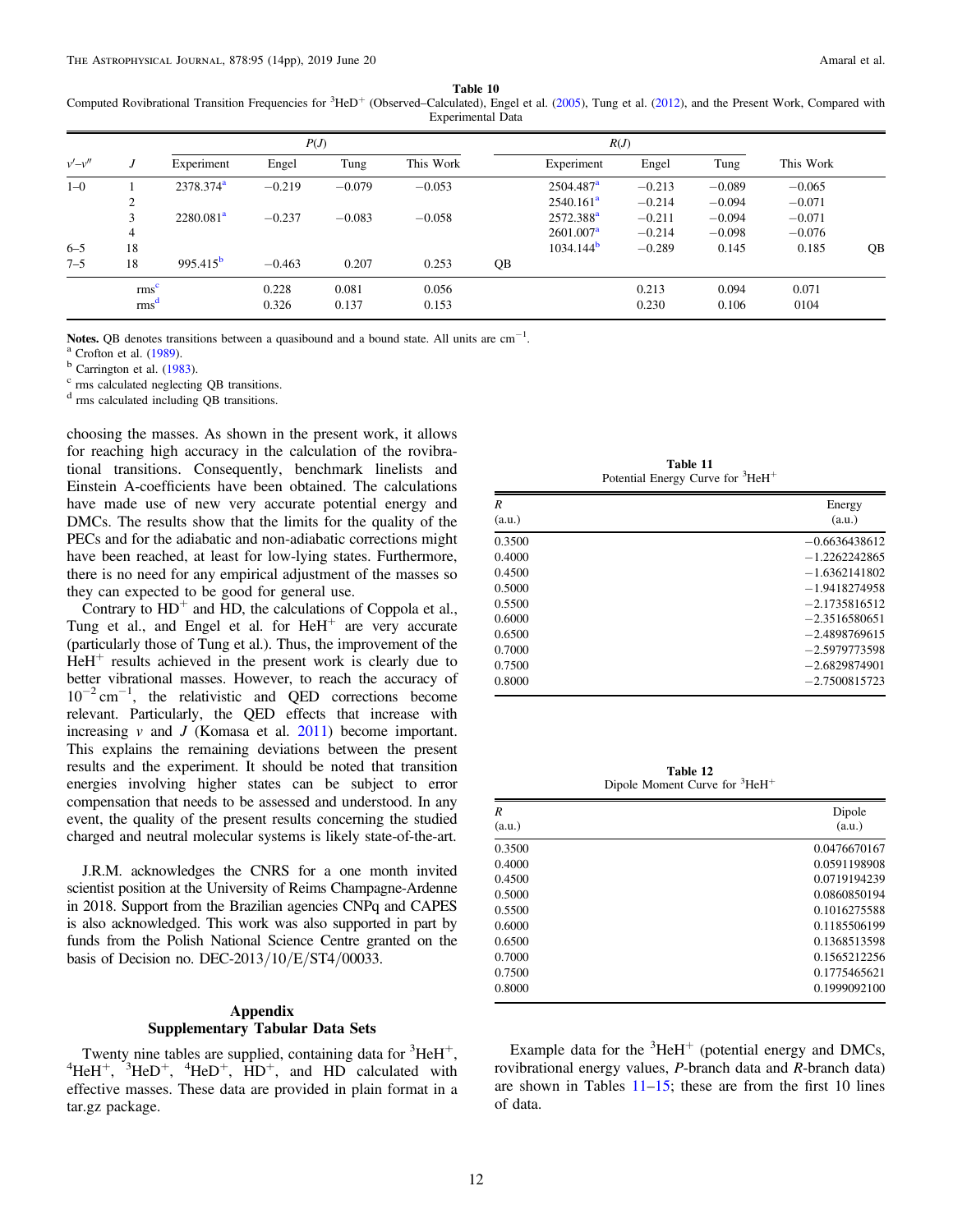Table 13 Rovibrational Energy Values for  ${}^{3}$ HeH<sup>+</sup> Computed with Effective Masses

<span id="page-12-0"></span>

| $\boldsymbol{\nu}$ | <b>State Energy</b><br>$\rm (cm^{-1})$ |
|--------------------|----------------------------------------|
| $\Omega$           | 0.000000                               |
|                    | 2995.082249                            |
| $\mathcal{L}$      | 5663.172987                            |
| 3                  | 8002.114235                            |
| 4                  | 10006.125499                           |
| $\mathcal{D}$      | 11665.761640                           |
| 6                  | 12968.796813                           |
|                    | 13904.147031                           |
| 8                  | 14475.464693                           |
| 9                  | 14736.893395                           |

Table 14 P-branch Data for  ${}^{3}$ HeH<sup>+</sup> Computed with Effective Masses

| $\nu'$ |              | ווז | A-coefficient<br>$(s^{-1})$ | <b>Upper State Energy</b><br>$\text{cm}^{-1}$ | Lower State Energy<br>$\rm (cm^{-1})$ | <b>Transition Energy</b><br>$\text{cm}^{-1}$ |
|--------|--------------|-----|-----------------------------|-----------------------------------------------|---------------------------------------|----------------------------------------------|
|        |              |     | 824.763686                  | 2995.082249                                   | 71.369657                             | 2923.712592                                  |
|        |              |     | 537.166623                  | 3060.469917                                   | 213.668464                            | 2846.801453                                  |
|        |              |     | 469.613234                  | 3190.814841                                   | 426.020550                            | 2764.794290                                  |
|        |              |     | 431.954085                  | 3385.260867                                   | 707.124780                            | 2678.136087                                  |
|        |              |     | 403.227586                  | 3642.535263                                   | 1055.269442                           | 2587.265820                                  |
|        |              | h.  | 377.861281                  | 3960.961962                                   | 1468.351007                           | 2492.610955                                  |
|        | <sub>(</sub> |     | 353.837810                  | 4338.478353                                   | 1943.896270                           | 2394.582083                                  |
|        |              |     | 330.325373                  | 4772.654892                                   | 2479.087126                           | 2293.567765                                  |
|        |              | 9   | 306.978662                  | 5260.716669                                   | 3070.787089                           | 2189.929580                                  |
|        | 9            | 10  | 283.679731                  | 5799.565981                                   | 3715.568637                           | 2083.997344                                  |

Table 15  $R$ -branch Data for  ${}^{3}$ HeH<sup>+</sup> Computed with Effective Masses

| v'           |    |    | A-coefficient<br>$(s^{-1})$ | <b>Upper State Energy</b><br>$\rm (cm^{-1})$ | Lower State Energy<br>$\rm (cm^{-1})$ | <b>Transition Energy</b><br>$(cm^{-1})$ |
|--------------|----|----|-----------------------------|----------------------------------------------|---------------------------------------|-----------------------------------------|
|              |    |    | 0.106062                    | 71.369657                                    | 0.000000                              | 71.369657                               |
| $\Omega$     |    |    | 1.014328                    | 213.668464                                   | 71.369657                             | 142.298807                              |
| $\Omega$     |    |    | 3.644720                    | 426.020550                                   | 213.668464                            | 212.352086                              |
| $\mathbf{0}$ |    |    | 8.880237                    | 707.124780                                   | 426.020550                            | 281.104229                              |
| $\Omega$     |    |    | 17.537466                   | 1055.269442                                  | 707.124780                            | 348.144663                              |
| $\Omega$     |    |    | 30.345693                   | 1468.351007                                  | 1055.269442                           | 413.081564                              |
| $\Omega$     |    | h. | 47.928719                   | 1943.896270                                  | 1468.351007                           | 475.545263                              |
| $\mathbf{0}$ |    |    | 70.789303                   | 2479.087126                                  | 1943.896270                           | 535.190856                              |
| $\Omega$     |    | 8  | 99.296318                   | 3070.787089                                  | 2479.087126                           | 591.699963                              |
| $\Omega$     | 10 |    | 133.674575                  | 3715.568637                                  | 3070.787089                           | 644.781548                              |

# ORCID iDs

Pau[l](https://orcid.org/0000-0003-0799-4143)o H. R. Amaral C[https:](https://orcid.org/0000-0003-0799-4143)//orcid.org/[0000-0003-0799-4143](https://orcid.org/0000-0003-0799-4143) Leonardo G. Diniz @ [https:](https://orcid.org/0000-0001-6994-2045)//orcid.org/[0000-0001-6994-2045](https://orcid.org/0000-0001-6994-2045) Alexander Alijah [https:](https://orcid.org/0000-0002-4915-0558)//orcid.org/[0000-0002-4915-0558](https://orcid.org/0000-0002-4915-0558) Ludwik Adamowicz **[https:](https://orcid.org/0000-0001-9557-0484)//orcid.org/[0000-0001-](https://orcid.org/0000-0001-9557-0484)** [9557-0484](https://orcid.org/0000-0001-9557-0484)

José R. Mohalle[m](https://orcid.org/0000-0002-4776-4417) inttps://orcid.org/[0000-0002-4776-4417](https://orcid.org/0000-0002-4776-4417)

#### References

Abgrall, H., Roueff, E., & Viala, Y. 1982, A&AS, [50, 505](http://adsabs.harvard.edu/abs/1982A&AS...50..505A)

- Alijah, A., & Duxbury, G. 1990, [MolPh,](https://doi.org/10.1080/00268979000102621) [70, 605](http://adsabs.harvard.edu/abs/1990MolPh..70..605A)
- Amaral, P. H. R., & Mohallem, J. R. 2017, [JChPh](https://doi.org/10.1063/1.4983394), [146, 194103](http://adsabs.harvard.edu/abs/2017JChPh.146s4103A)
- Balint-Kurti, G. G., Moss, R. E., Slader, I. A., & Shapiro, M. 1990, [PhRvA](https://doi.org/10.1103/PhysRevA.41.4913)[,](http://adsabs.harvard.edu/abs/1990PhRvA..41.4913B) [41, 4913](http://adsabs.harvard.edu/abs/1990PhRvA..41.4913B)
- Bernath, P., & Amano, T. 1982, [PhRvL,](https://doi.org/10.1103/PhysRevLett.48.20) [48, 20](http://adsabs.harvard.edu/abs/1982PhRvL..48...20B)

Bethe, H. A., & Salpeter, E. E. 1977, Quantum Mechanics of One- and Twoelectron Atoms (New York: Plenum)

- Bishop, D. M., & Cheung, L. M 1979, [JMoSp,](https://doi.org/10.1016/0022-2852(79)90090-0) [75, 462](http://adsabs.harvard.edu/abs/1979JMoSp..75..462B)
- Blom, C. E., Mller, K., & Filgueira, R. R. 1987, [CPL,](https://doi.org/10.1016/0009-2614(87)80474-8) [140, 489](http://adsabs.harvard.edu/abs/1987CPL...140..489B)

Bunker, P. R., & Moss, R. E. 1977, [MolPh](https://doi.org/10.1080/00268977700100351), [33, 417](http://adsabs.harvard.edu/abs/1977MolPh..33..417B)

- Carrington, A., Buttenshaw, J., Kennedy, R. A., & Softley, T. P. 1981, [MolPh](https://doi.org/10.1080/00268978100103151)[,](http://adsabs.harvard.edu/abs/1981MolPh..44.1233C) [44, 1233](http://adsabs.harvard.edu/abs/1981MolPh..44.1233C)
- Carrington, A., Kennedy, R. A., & Softley, T. P. 1983, [CP,](https://doi.org/10.1016/0301-0104(83)85319-1) [81, 251](http://adsabs.harvard.edu/abs/1983CP.....81..251C)

Carrington, A., Leach, C. A., Marr, A. J., et al. 1992, [CP,](https://doi.org/10.1016/0301-0104(92)87015-2) [166, 145](http://adsabs.harvard.edu/abs/1992CP....166..145C)

Carrington, A., Leach, C. A., Marr, A. J., et al. 1993, [JChPh,](https://doi.org/10.1063/1.464928) [98, 5290](http://adsabs.harvard.edu/abs/1993JChPh..98.5290C)

Carrington, A., McNab, I. R., & Montgomerie, C. A. 1989, [JPhB,](https://doi.org/10.1088/0953-4075/22/22/006) [22, 3551](http://adsabs.harvard.edu/abs/1989JPhB...22.3551C)

- Cencek, W., & Kutzelnigg, W. 1997, [CPL](https://doi.org/10.1016/S0009-2614(97)00017-1), [266, 383](http://adsabs.harvard.edu/abs/1997CPL...266..383C)
- Chuang, M.-C., & Zare, R. N. 1987, [JMoSp](https://doi.org/10.1016/0022-2852(87)90057-9), [121, 380](http://adsabs.harvard.edu/abs/1987JMoSp.121..380C)
- Coppola, C. M., Lodi, L., & Tennyson, J. 2011, [MNRAS](https://doi.org/10.1111/j.1365-2966.2011.18723.x), [415, 487](http://adsabs.harvard.edu/abs/2011MNRAS.415..487C)
- Coxon, J. A., & Hajigeorgiou, P. G. 1999, [JMoSp,](https://doi.org/10.1006/jmsp.1998.7740) [193, 306](http://adsabs.harvard.edu/abs/1999JMoSp.193..306C)
- Crofton, M. W., Altman, R. S., Haese, N. N., & Oka, T. 1989, [JChPh](https://doi.org/10.1063/1.457456), [91, 5882](http://adsabs.harvard.edu/abs/1989JChPh..91.5882C)
- Diniz, L. G., Alijah, A., Adamowicz, L., & Mohallem, J. R. 2015, [CPL](https://doi.org/10.1016/j.cplett.2015.04.062)[,](http://adsabs.harvard.edu/abs/2015CPL...633...89D) [633, 89](http://adsabs.harvard.edu/abs/2015CPL...633...89D)
- Diniz, L. G., Alijah, A., & Mohallem, J. R. 2012, [JChPh,](https://doi.org/10.1063/1.4762442) [137, 164316](http://adsabs.harvard.edu/abs/2012JChPh.137p4316D)